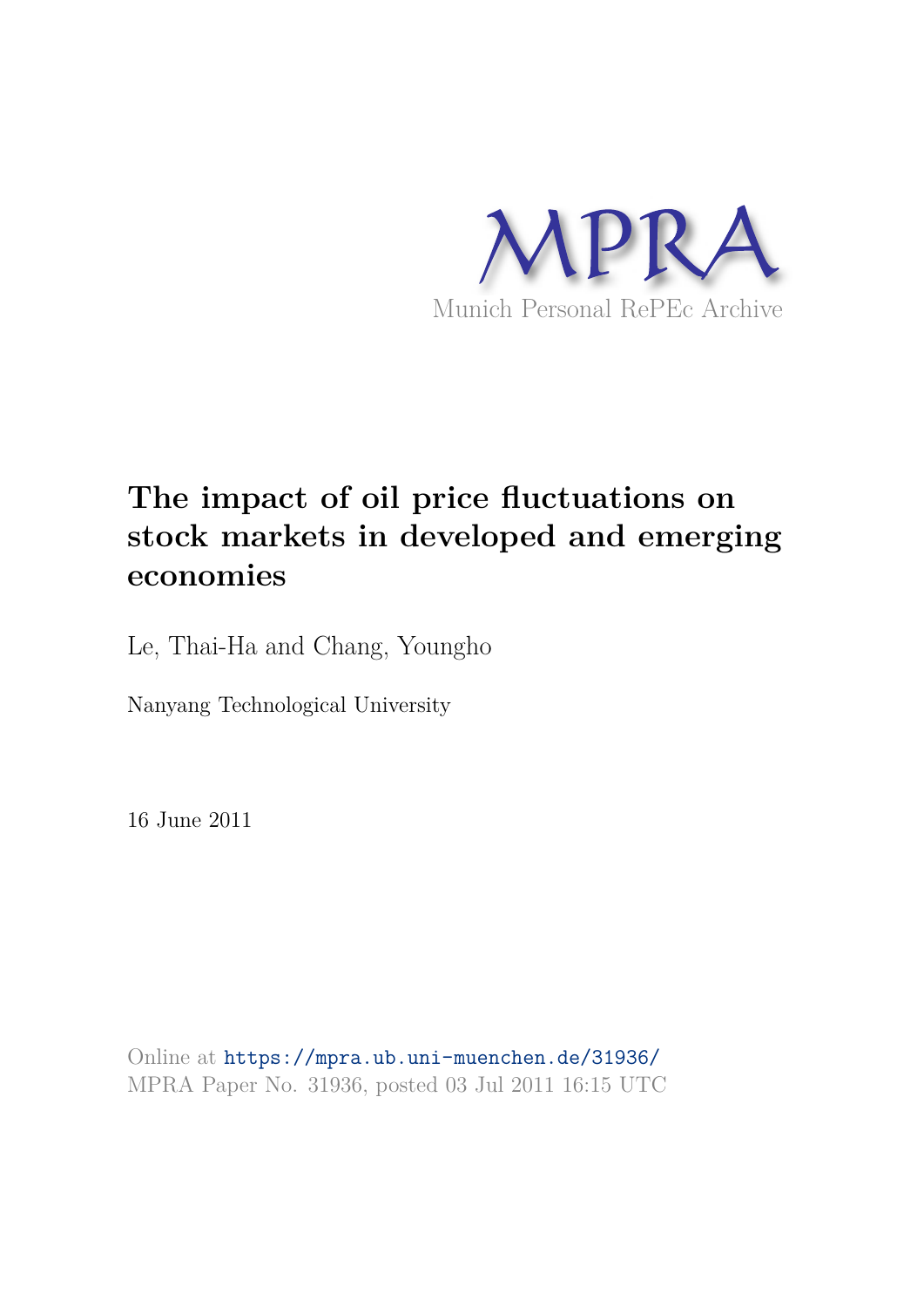# **The impact of oil price fluctuations on stock markets**

# **in developed and emerging economies<sup>1</sup>**

Thai-Ha Le $^2$ , Youngho Chang $^3$ 

# Division of Economics, School of Humanities and Social Sciences

Nanyang Technological University, 14 Nanyang Drive, Singapore 637332

 $\overline{a}$ 

<sup>&</sup>lt;sup>1</sup>The paper is to be presented at Singapore Economic Review Conference 2011.

<sup>&</sup>lt;sup>2</sup> Thai-Ha, L.: Corresponding author; Tel: +65-82269879. Email: [thai1@e.ntu.edu.sg.](mailto:thai1@e.ntu.edu.sg)

<sup>&</sup>lt;sup>3</sup> Youngho, C.: Tel: +65-6513 8107. Fax: 6795 5797. Email: **ISYHCHANG@ntu.edu.sg**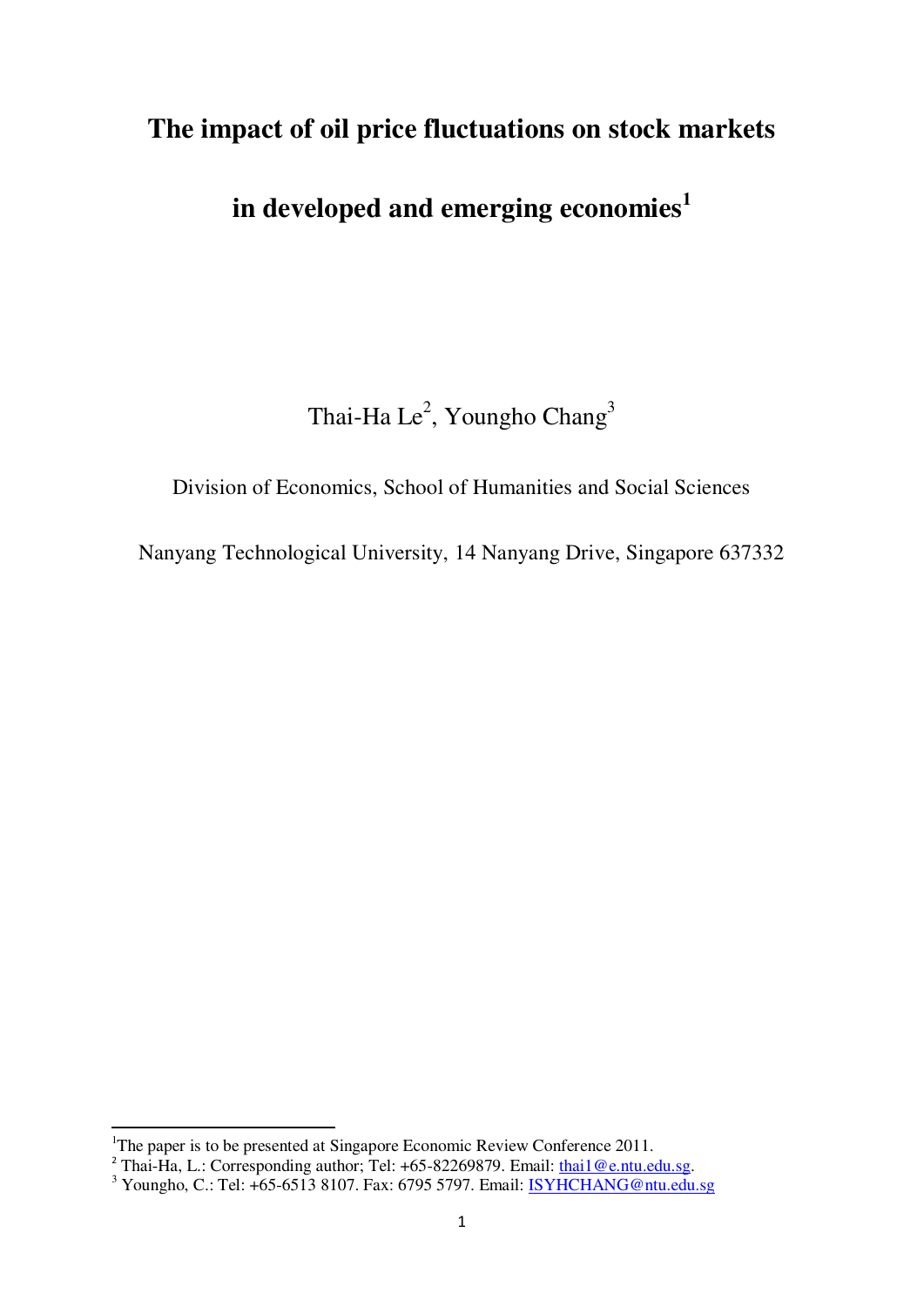#### **ABSTRACT**

This study examines the response of stock markets to oil price volatilities in Japan, Singapore, Korea and Malaysia by applying the generalized impulse response and variance decomposition analyses to the monthly data spanning  $1986:01 - 2011:02$ . The results suggest that the reaction of stock markets to oil price shocks varies significantly across markets. Specifically, the stock market responds positively in Japan while negatively in Malaysia; the signal in Singapore and South Korea is unclear. We find that the stock market inefficiency, among others, appeared to have slowed the responses of the stock market to aggregate shocks such as oil price surges.

**Key words:** oil price fluctuation, stock return, exchange rate, emerging market, VAR model. **JEL:** Q43, F3, G14, G15.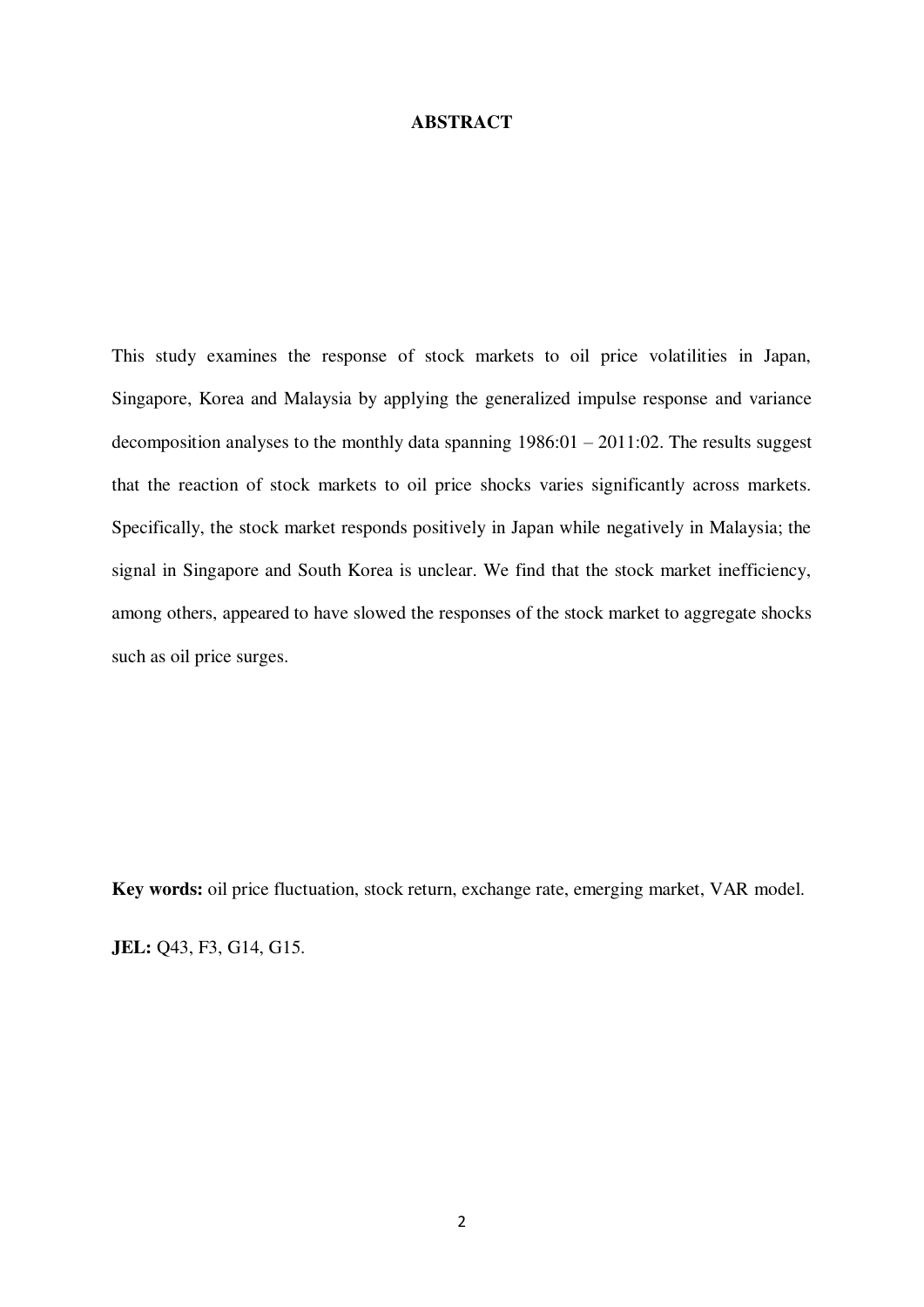#### **1. INTRODUCTION**

l,

Oil prices had been fairly stable until 1973. Since then, the impact of oil price shocks on the world economy has been larger (Hamilton, 2003). A considerable economic literature has been conducted on studying the oil price-macroeconomy relationship. Recent studies are either using time series data on one country (e.g. Guoand Kliesen, 2005; Breitenfellner and Cuaresmo, 2008) or conducting cross-sectional data analysis across countries (e.g. Cunado and Gracia, 2003, 2005; Jimenez and Marcelo, 2005; Cologni and Manera, 2008).

The critical role of oil in an economy would make one expect changes in oil price to be correlated with changes in stock prices (Huang et al., 1996). In fact, investigating the relationship between oil and stock markets has been a recent trend in the energy sector (crude oil market). However, in sharp contrast to the large volume of studies conducted on the oiland-macroeconomic-variable relationships, the number of analyses on oil-stock interaction has been relatively few. This fairly limited number of studies is explained due to the short history of oil price volatility (only started fluctuating since 1973) which might lead to difficulties in linking oil price changes with the changes of stock prices (Kilian, 2007; Driesprong et al., 2004). Consequently, inference is not so statistically meaningful and experience is too little for understanding the exact mechanisms through which changes in crude oil price affect stock markets.

Jones and Kaul (1996) were among the first economists studying oil-stock relationships. They employed the standard cash-flow/dividend valuation model by  $(Campbell, 1991)^4$  to investigate the linkage between oil and stock markets of four advanced economies: United States (US), Canada, Japan and United Kingdom (UK). They contend that the stock markets

<sup>&</sup>lt;sup>4</sup>The conventional valuation model in Campbell's (1991) framework suggests that stock prices reflect an infinite series of discounted expected cash flows. Therefore, unexpected stock returns of a typical firm are driven by changes in expectations of cash flows and discount rates for all future periods.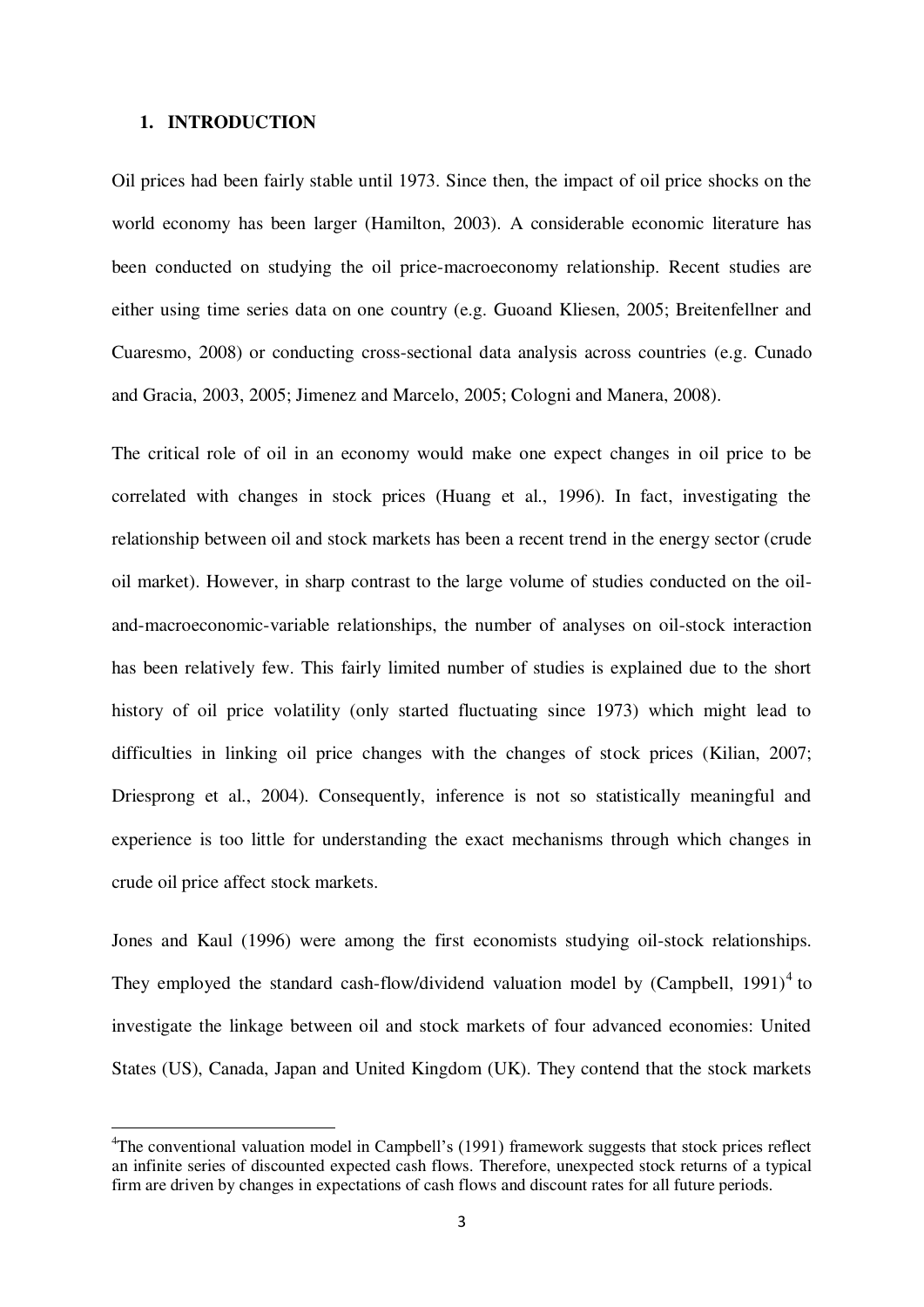of US and Canadian rationally reflected the impact of oil price shocks on current and expected future cash flows. The results are, however, not significant for Japan and UK. Sadorsky (1999) modeled the oil price volatility using generalized autoregressive conditional heteroskedasticity (GARCH) approach. The empirical evidence suggests a unidirectional relationship running from oil price volatility to economic activity. That is, oil prices changes have an impact on the economic activity while changes in economic activity have negligible impact on oil prices. It also reports a significant negative effect of oil price hikes on US real stock returns with increasing magnitude since the mid-1980s.

Due to its critical role in the economy, movements in oil prices receive a special attention in daily media. Nevertheless, studies on oil price-and-stock price relationship are not only few in number, but most of which has been concentrating on developed economies. Thus, it is worth our efforts to carry out studies on emerging economies which have become increasingly attractive destinations for huge amounts of capital movement from major economies. These studies would enhance our understandings of the interaction between oil price volatilities and emerging stock market performances. Further, they would enable foreign investors to understand the conditional relationship between risk and returns across countries.

Our study is among the very few dealing with a panel data set of developed and emerging markets within a unified framework. We employed the unrestricted vector autoregression (VAR) model to estimate the generalized impulse response functions (IRFs) and variance decompositions (VDCs) in favor of the traditional orthogonalized approach. Further, we provide discussion on our findings that oil prices and stock returns in oil importing countries might not be statistically significant and negatively related, despite their theoretical relationships. For instance, an oil price shock of one standard deviation (around 10%) immediately increases stock returns in Japan by 0.6%, in Singapore by 0.1% and negligible in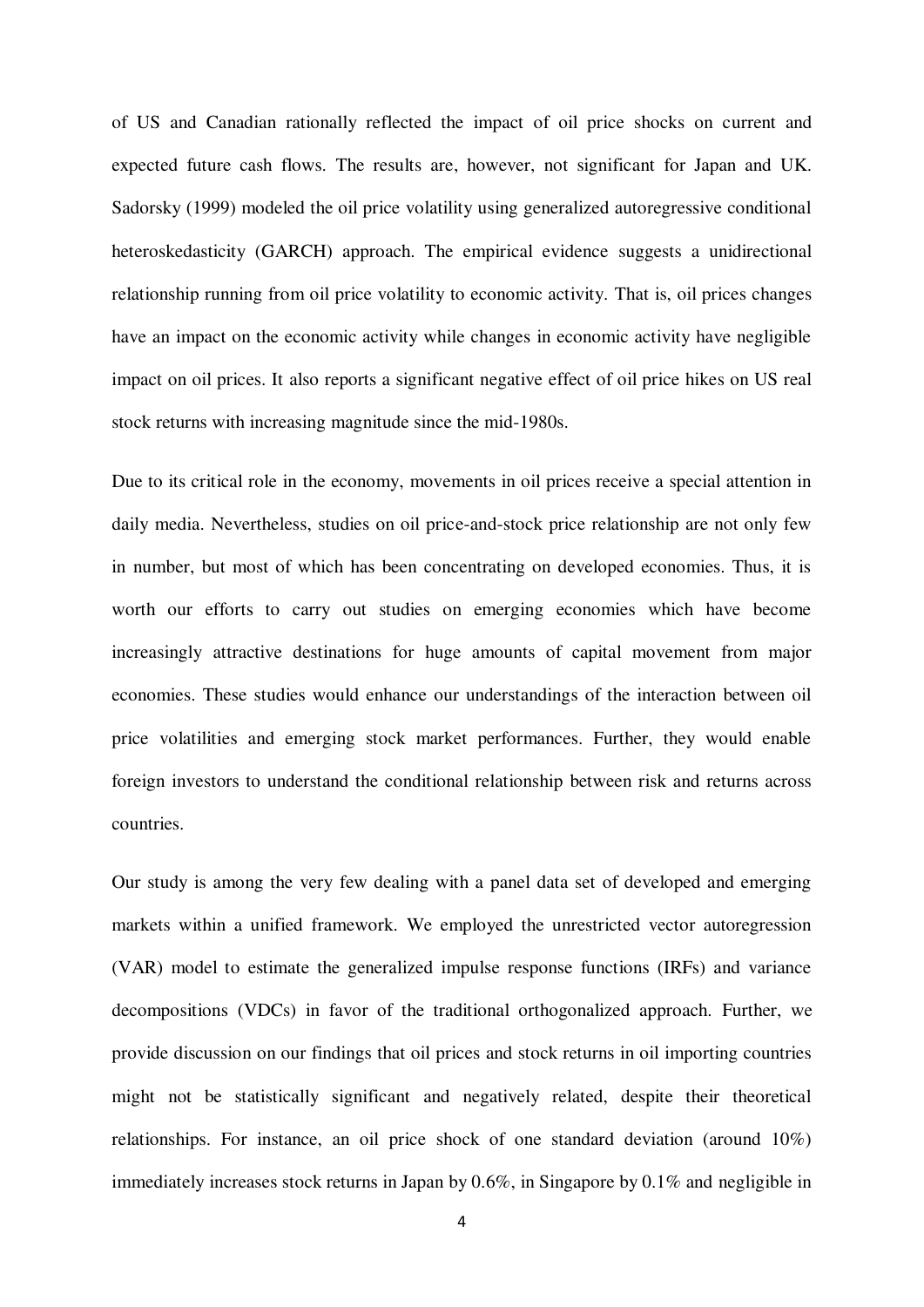South Korea. As all the countries in our study are net oil importers, the positive effect of oil price shock on stock market returns in Japan and Singapore are not the same as expected in theory. Moreover, we find that it appears to take time before information about oil price changes become fully reflected in stock market prices. The rest of this paper is organized as follows. In section 2 we provide reviews on the oil price and stock price relationship. In section 3 we discuss the data, our regression model and methodology. Section 4 presents our empirical study. Finally, section 5 concludes with a brief review of the principal findings and a discussion of directions for further study.

#### **2. RELATIONS BETWEEN OIL PRICE AND STOCK PRICES**

Overall, the response of aggregate real stock returns is positive or negative, greatly depending on whether the increase in crude oil price is driven by demand or supply shocks in the crude oil market (Kilian and Park, 2009). Furthermore, rises in oil prices may have adverse effects on emerging market economies that uses oil, but has no oil production facilities while having positive effects on emerging market economies that produce oil.

#### **2.1. A negative relationship**

This hypothesis basically assumes unidirectional casualty running from oil price to stock price but not vice versa. Put it another way, when oil price rises, the stock market returns seem to decline; however, changes in stock market returns has no impact on the crude oil price. We find a body of research supporting for this argument (e.g. Anoruo and Mustafa, 2007). There are several theoretical mechanisms describing the impact of changes in oil price on stock prices. In a microeconomic view, rising oil prices adversely affect earnings of those companies for which oil is a direct or indirect cost of production (Sadorsky, 1999; Maghyereh, 2004). If the firms cannot fully pass this cost increase to their consumers, the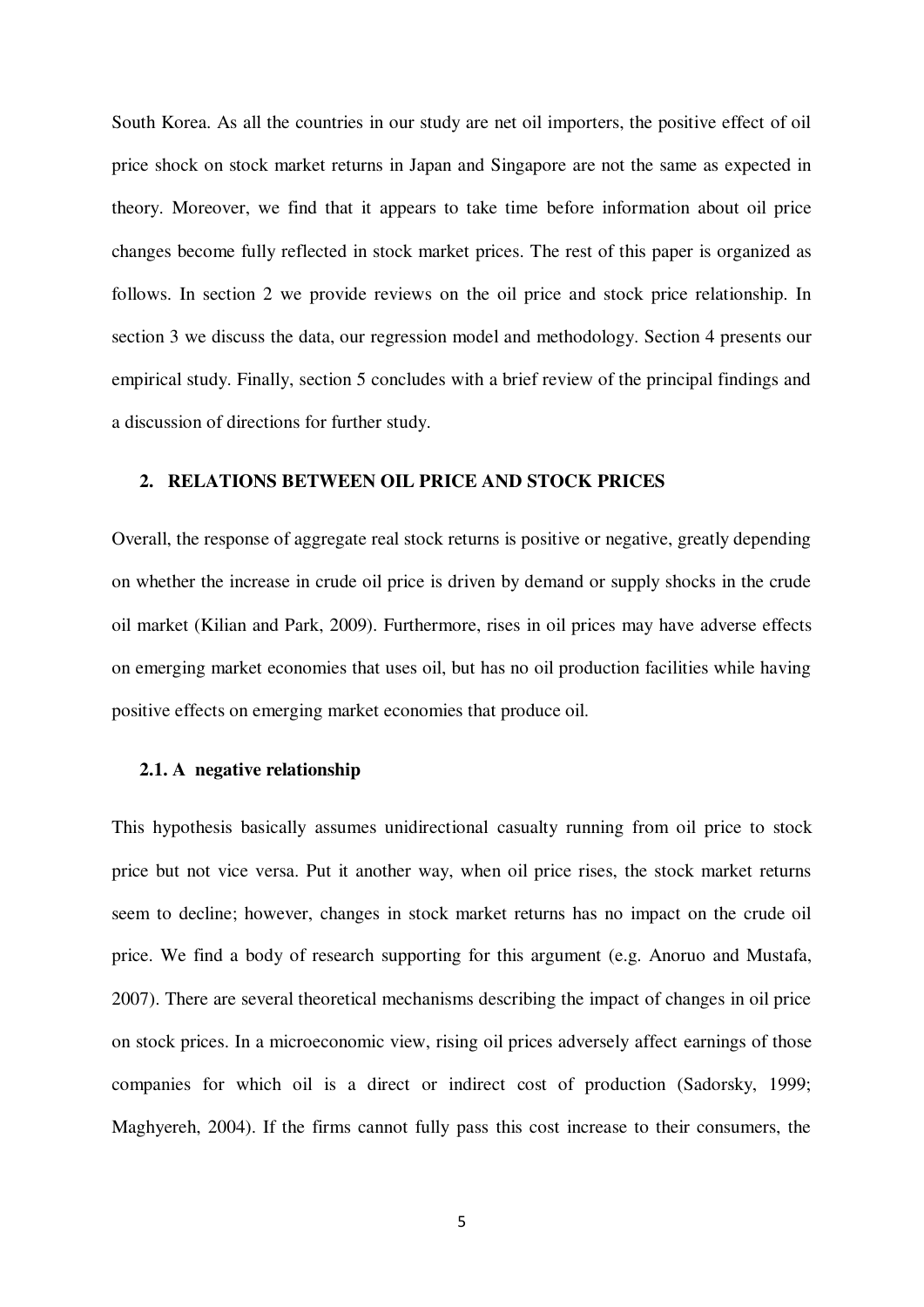firms' profits and dividends which are key drivers of stock prices will decline (Al-Fayoumi, 2009). The effect is immediate or lagged depending on the efficiency of the stock market.

In the macroeconomic view, an oil price hike acts like an inflation tax on both consumers and producers with two consequences (Basher and Sadorsky, 2006). First, consumers have less disposable income to spend on other goods and services and have to find alternative energies. Second, non-oil-producing countries have to bear the rising costs and face with increasing risk and uncertainty caused by oil price volatility which negatively affects stock prices and reduces wealth and investment. Further, oil price hikes are often thought to bring inflationary pressures, which urge central banks to control inflation by raising interest rate. As shown in the equity pricing model in Huang (1996), the equity price equals to the expected present value of future cash flows. Therefore, the rising interest rate has a direct impact on the discount rate in this equity pricing formula, which leads to a decline in stock prices.

It seems logical to assume an opposite relationship between oil price and stock market performance in net oil-importing countries. Particularly, an increase in oil price puts a downward pressure on foreign exchange rates and upward pressure on domestic inflation rates in these countries. Since a higher expected inflation rate raises the discount rate, a rise in oil price has a negative impact on stock market returns (Huang et al., 1996). The negative effect of rising oil prices on stock markets in net oil importing countries has been supported by a number of researches (Cheung and Ng, 1998; Sadorsky, 1999; Park and Ratti, 2008).

However, several empirical studies are not in line with this hypothesis. For instance, Al-Fayoumi (2009) investigated the relationship between oil price and stock returns on three oil importing countries: Turkey, Tunisia and Jordan. These countries are presumed to have more energy intensive than many advanced economies and thus expected to be more exposed to higher oil prices. Results, however, reveal an insignificant effect of oil price changes on stock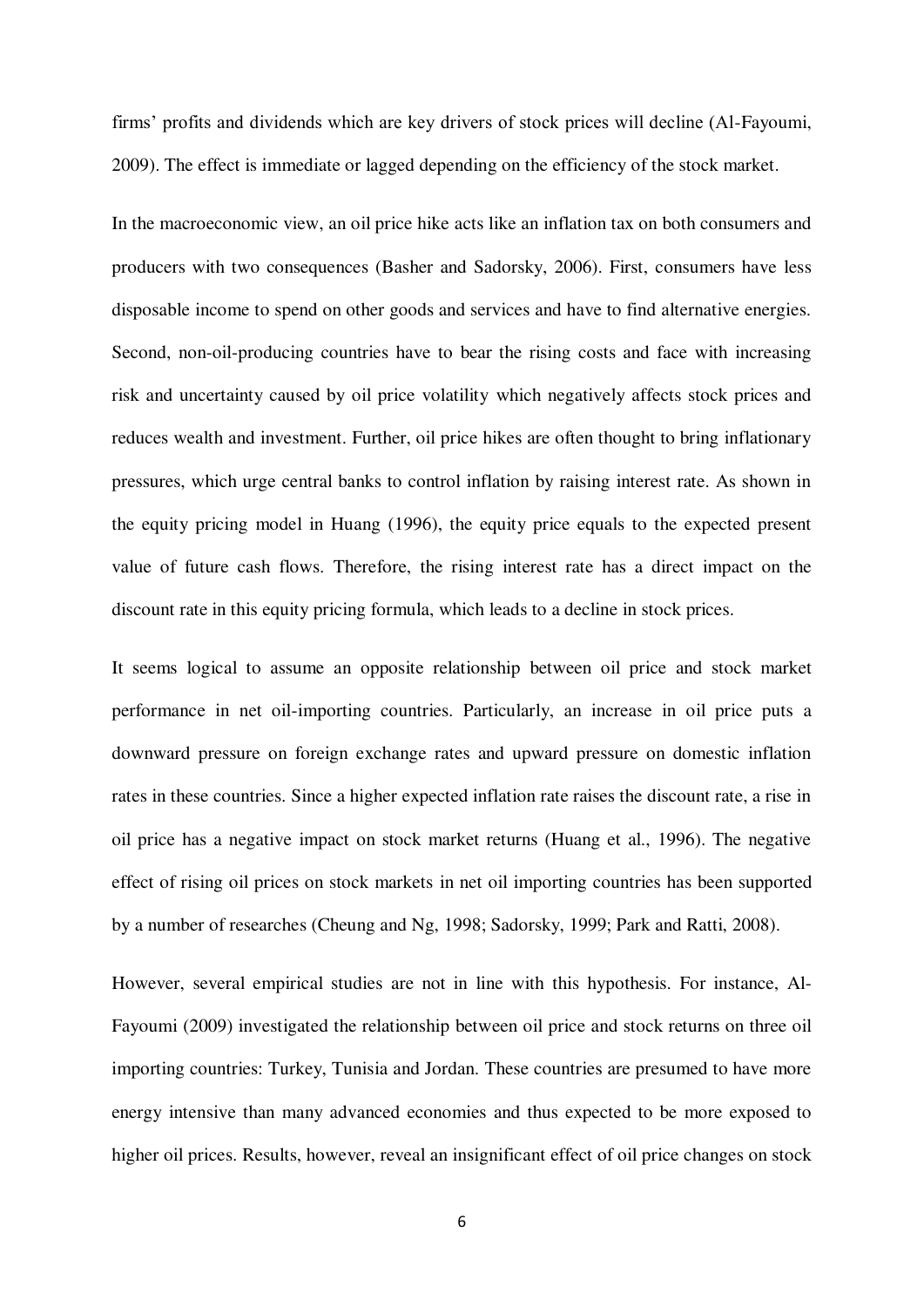market returns. Also, Narayan and Narayan (2010) examined the relationship between oil price and stock market in Vietnam and found that, in the long-run, both oil price and exchange rate have significantly positive effects on the stock price.

#### **2.2. A positive relationship**

In this hypothesis, rising crude oil price is associated with a booming economy reflected in stronger business performance, which results in an increase in oil demand. Such cases often happen when the economy recovers from recession. As the global demand picks up, it leads to the rise of basic material prices. To meet the rising demand, factories should pick up steam and need more resources – like labor and fuel for energy. An increase in labor demand means higher wages and more spending, which definitely makes the overall economy look brighter.

Further, an increase in oil price is expected to have a positive impact on stock markets in oil exporting countries, through income and wealth effects. This is due to a rise in government revenues and public expenditure on infrastructure and other omega projects (Al-Fayoumi, 2009). Moreover, higher oil price represents an immediate transfer of wealth from net oil importers to net oil exporters. The length of the effect depends on where the government of oil exporters put the resulting additional income. If the income is used to purchase goods and services domestically, the resulting effect is generating a higher level of economic activity and improving stock market returns in these countries (Bjørnland, 2009).

On modeling the impact of oil prices on stock market returns in Norway, Bjørnland (2009) examined the transmission channels of oil prices for macroeconomic behavior of this country, which includes stock returns as an important channel of wealth. This paper employed the structural VAR model to capture the interaction among different variables and results suggested a positive and significant influence of oil price hikes on stock returns, which is consistent with this hypothesis.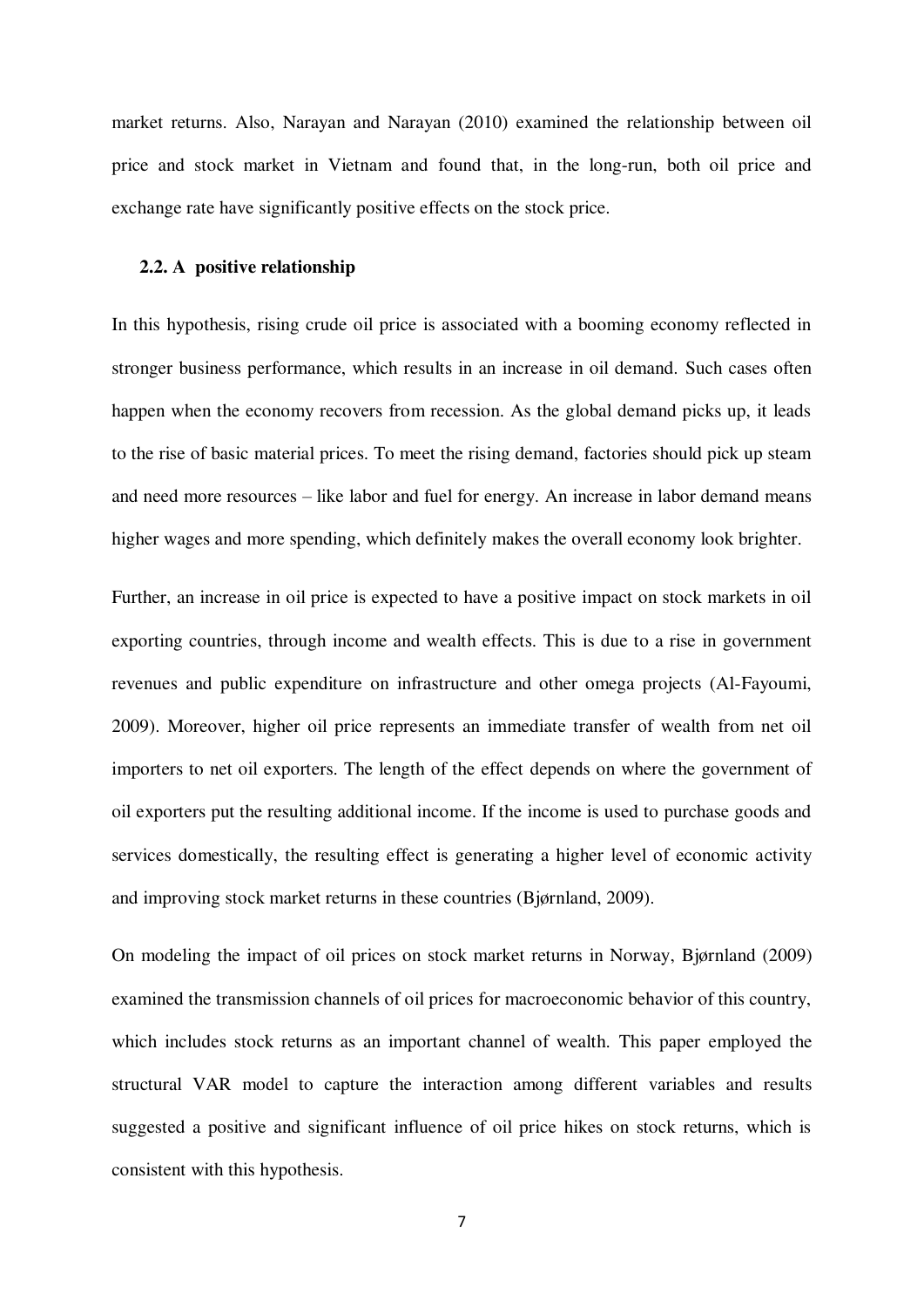#### **3. DATA AND METHODS**

The monthly sample for Japan, Singapore, South Korea, and Malaysia spans from January-1986 to February-2011, inclusive of a total of 302 observations for each country. The West Texas Intermediate (WTI) crude oil spot price, quoted in US dollar (USD) and acquired from the US's Energy Information Administration<sup>5</sup>, is chosen as a representative of the world oil price. Although there are prices of three types of oil: Brent, WTI and Dubai – serving as a benchmark for other types of crude oil, the choice of crude oil prices would not significantly affect the study since crude oil prices have been observed to fluctuate in the same direction empirically (Chang, 2003). Stock price index, consumer price index (CPI) and nominal exchange rate (local currency/USD) data are obtained from CEIC's data sources. All the data (except for share price indices and exchange rates) are seasonally adjusted to eliminate the influence of seasonal fluctuations.

Considering the inflation factor, oil price and stock price are transformed into real terms at the 2005 price level. In order to get rid of exchange rate differences, oil prices are converted from USD into the currency of each country. National real oil prices are obtained as products of WTI crude oil prices and exchange rates (local currency per USD) deflated using the inflation indicator (CPI) of each of the country. It is important to note that the choice of oil price variable between world oil price and national oil price are difficult and relevant. In reality, national oil prices are influenced by many factors such as price-controls, high and varying taxes on petroleum products, exchange rate fluctuations and national price index variations. Taking into account such considerations, the use of world oil price in USD and converted into each country's currency by means of the market exchange rate for the analysis across countries is justified. All the data series are transformed to logarithmic form to stabilize the variability in the data.

 $\overline{a}$ 

<sup>&</sup>lt;sup>5</sup>[http://www.eia.doe.gov/dnav/pet/pet\\_pri\\_spt\\_s1\\_m.htm](http://www.eia.doe.gov/dnav/pet/pet_pri_spt_s1_m.htm)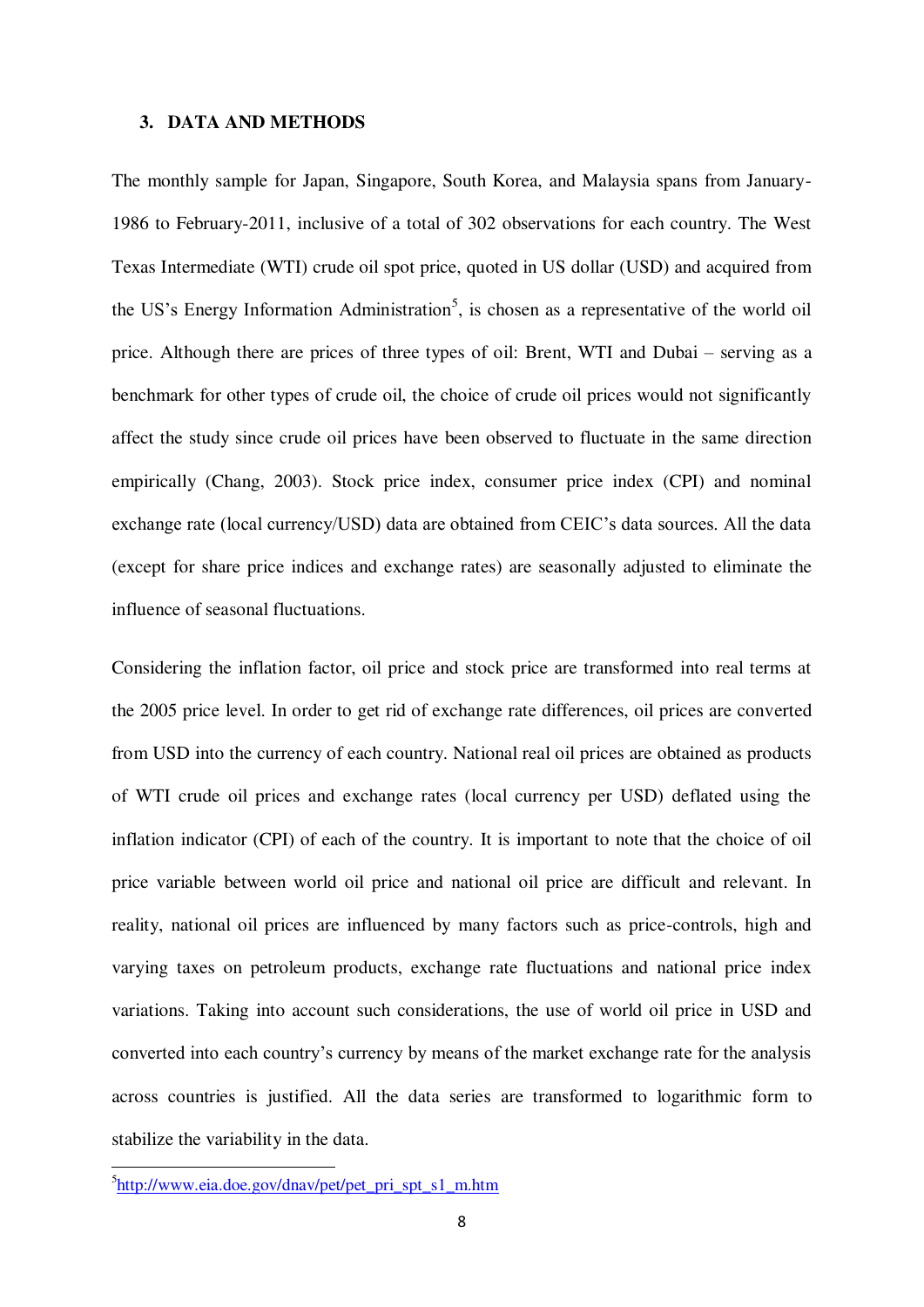Table 1 and 2 tabulate the descriptive statistics of all raw and logged data, respectively. The coefficient of standard deviation (indicator of variance) indicates that in Japan, South Korea and Malaysia, the oil price series has the highest volatility compared to the other two series. In log, oil price series has the highest volatility in Japan, Singapore and Malaysia. In South Korea, logged stock price series has the highest volatility.

#### [Please place Table 1 and 2 here]

The correlations between the variables are reported in Table 3. Oil and stock prices have the highest correlation in South Korea, followed by Singapore, Malaysia and Japan. The correlation between oil price and stock price is negative in Japan while positive in the other countries. Stock price and exchange rate have the highest correlation in Singapore, followed by Japan, Malaysia and South Korea. This correlation is negative in Singapore while positive in the other threes. The correlation between oil and exchange rate achieves the highest in Malaysia, South Korea, Japan and Singapore. The sign is positive in the former two countries while negative in the latter two.

#### [Please place Table 3 here]

Methodologically, we used the unrestricted VAR models to estimate the generalized-forecast error VDCs and the generalized IRFs. We incorporated the selected variables of each country into an unrestricted VAR system which is known for its ability to account for problems with intervention and transfer function analysis (Sims, 1980). This methodology provides a multivariate framework where it treats all its variables as jointly endogenous and imposes no a priori restrictions on structural relationships, if any, between the variables being analyzed. In the context of a VAR framework, if the series are I(0), variables are entered as levels into the system. If not, we need to difference the variables to get a stationary process. Such cases usually happen when dealing with financial data such as stock index, exchange rate.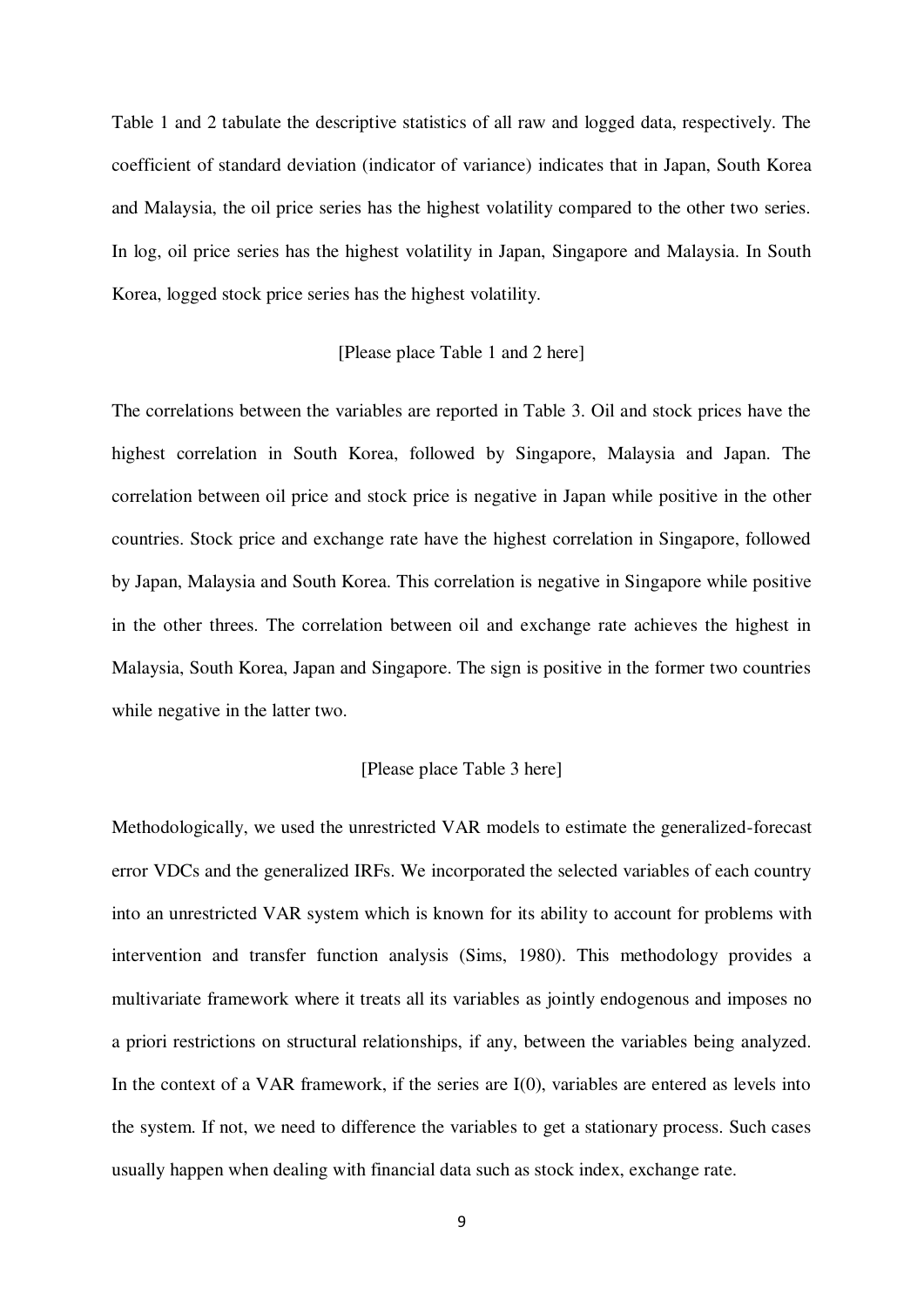The suitability of an unrestricted VAR is often questioned when variables in the system are cointegrated. Commonly, the use of a vector error correction model (VECM) or cointegrating VAR is supported when variables are integrated of order one, I(1). Since cointegrating vectors bind the long run behavior of variables, results produced by VECM in IRF and VDC analyses expect to reflect more accurately relationships among the variables than those produced by unrestricted VARs. In the short run, however, unrestricted VARs are believed to perform better than a VECM in terms of forecast variance (e.g. Engle and Yoo, 1987; Clements and Hendry, 1995). Due to the short-term nature of the IRF and VDC analysis, unrestricted VARs are thus employed in this study, even if cointegrating relationships are found in Johansen cointegration analysis.

This study specifically employed the generalized IRF and the generalized forecast error VDC of Koop et al. (1996) and Pesaran and Shin (1998) to understand the impacts and responses of the shocks, in favour of the more traditional orthogonalized approach. It is because results of the orthogonalized approach are sensitive to the ordering of the variables in the VAR system while the generalized approach does not have this shortcoming. In our study, the VDC analysis assesses the relative importance of shocks in oil price and exchange rate to the movement of stock prices. The IRF traces over time the effects on a variable of an exogenous shock to another variable and thus allows us to examine the dynamic effects of oil price shocks and exchange rate volatilities on stock prices.

We estimated the following model for each country in our empirical analysis:

$$
lnSP_t = \alpha_0 + \beta_1 lnOP_t + \beta_2 lnER_t + \varepsilon_t \quad (1)
$$

This model is proposed by Narayan and Narayan (2010), under the assumption that all variables are characterized by a unit root process. In the regression equation (1),  $lnSP$  is the natural log of stock prices,  $lnOP$  is the natural log of crude oil prices, and  $lnER$  is the natural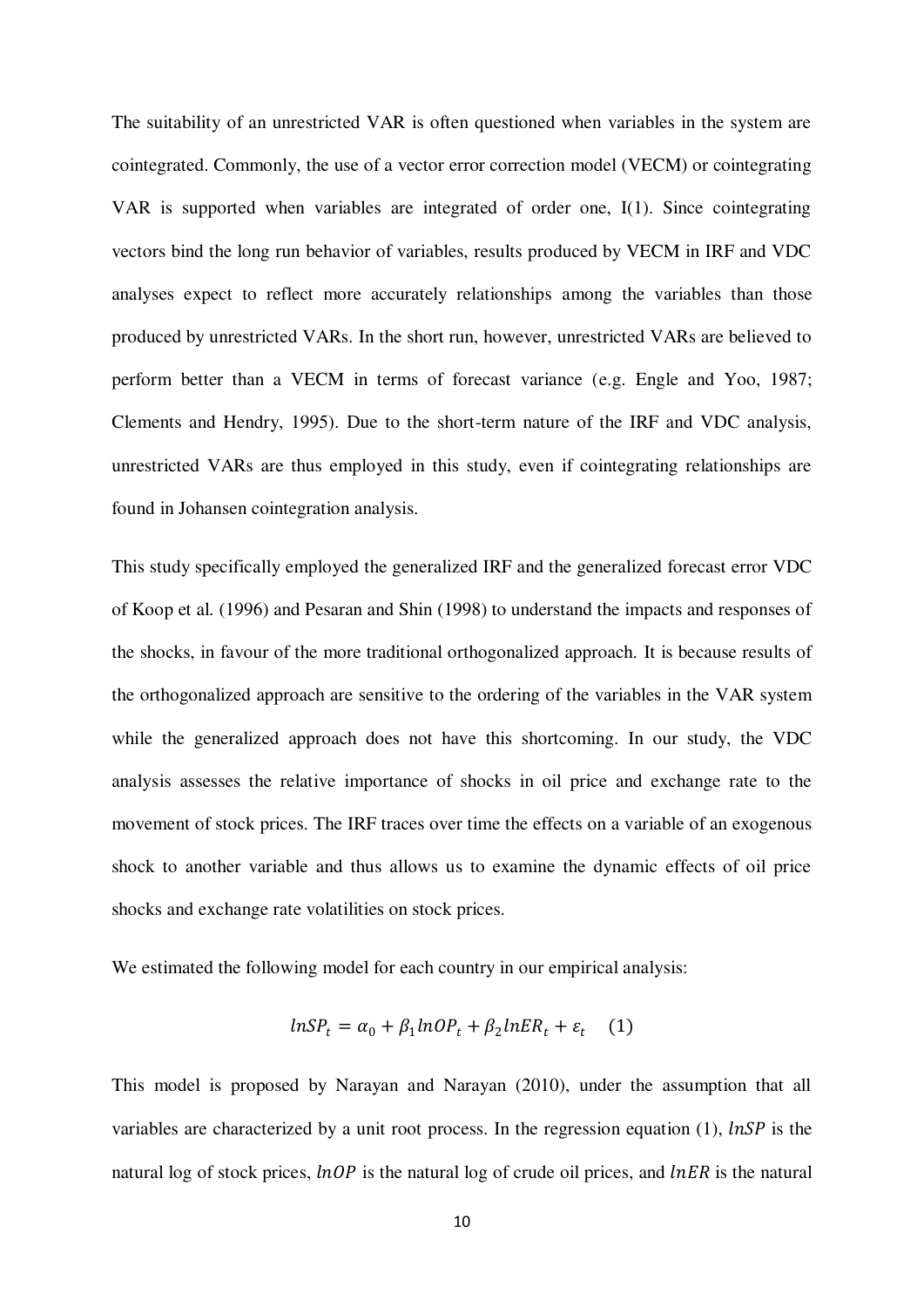log of nominal exchange rates (local currency/USD). The subscript  $t$  denotes the month of observation. The mechanisms through which oil prices impact stock prices have been discussed thoroughly in the previous section. The next paragraphs will thus provide arguments on the stock price-exchange rate relationships.

First, this relationship could be negative or positive, depending on whether the economy is export-or import-dominant, respectively. For an export dominant country, an increase in exchange rate would result in a decline in the country's export competitiveness, thus has a negative impact on the domestic stock prices. For an import dominant country, on the other hand, an appreciation of exchange rate would reduce input costs, thus generates a positive effect on the domestic stock prices (Narayan and Narayan, 2010). Second, variations in exchange rates affect the competitiveness of firms who borrow in foreign currencies to finance their operations. This is because changes in exchange rates affect the earnings as well as its cost of funds and hence its stock prices (Dornbusch and Fischer, 1980). Third, an appreciation of the local currency makes exports less attractive and thus leads to a decrease in foreign demand and hence revenues for the firm. This would also lead to a fall in the exporting firm's value and its stock prices (Gavin, 1989). Fourth, we can use the portfolio balance approach which concentrate on the role of capital account transactions. Particularly, a vibrant stock market attracts capital inflows from foreign investors, which leads to an increase in the demand for its domestic currency. The opposite situation happens when stock prices fall. In such cases, investors would sell their stocks to avoid further losses and convert their money into foreign currency. Consequently, the local currency will depreciate. Fifth, investors' wealth and liquidity demand could be a function of the stock market performance. In this respect, movements in stock price may also affect exchange rates and money demand as foreign investment in domestic equities could increase over time due to the benefits of international diversification accruing to foreign investors (Mishra, 2004).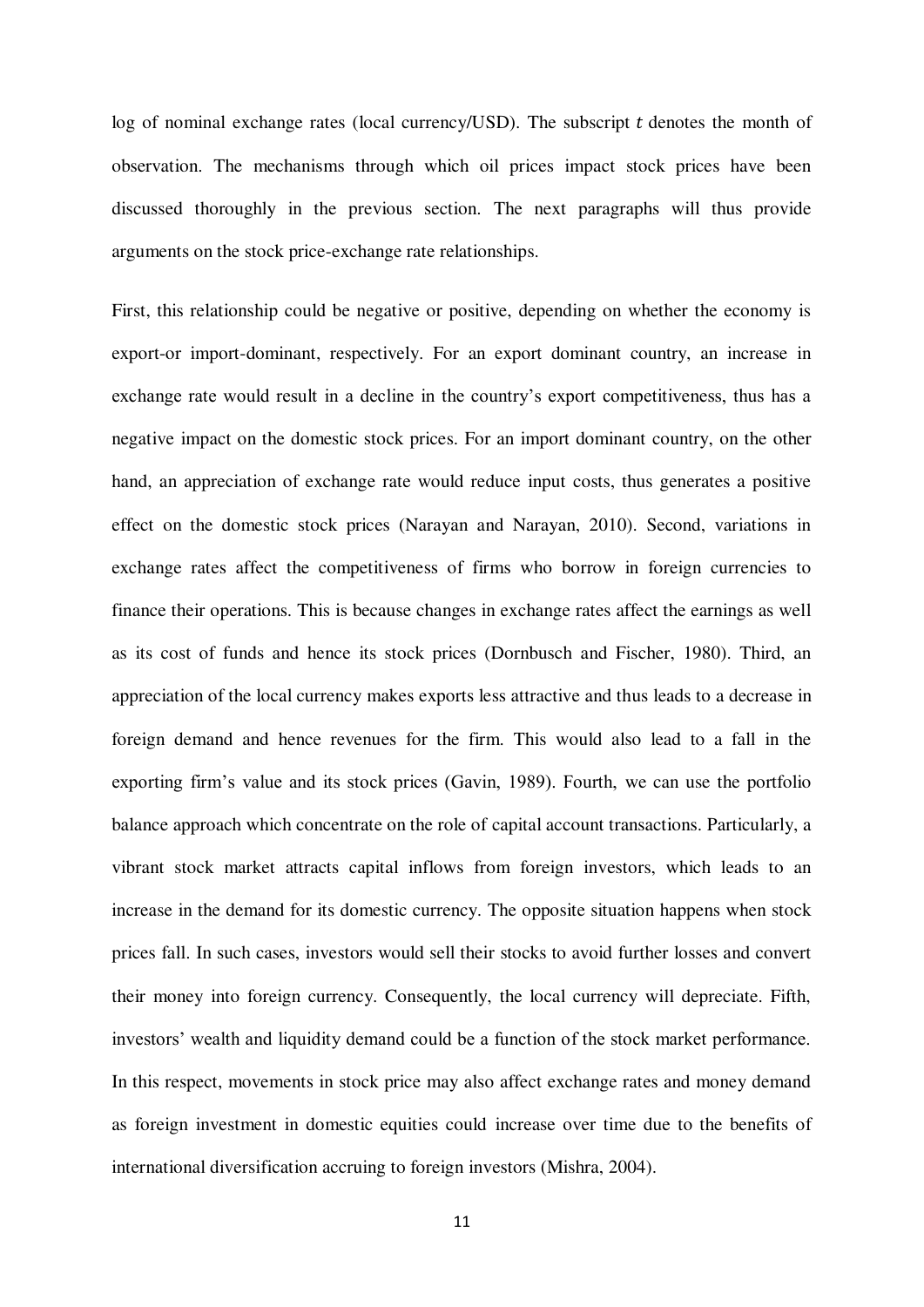The major shortcoming of existing literature on the stock price-exchange rate relationship is that it is based on a two-variable framework. Such a system can be misleading due to the omission of oil price as an important variable (Abdelaziz et al., 2008). The oil price could be a channel through which exchange rate and stock market impact each other. Thus, when the oil price is omitted, inferences on the long-run relationship and the causality structure of variables may not accurately reflect the influence of exchange rates on stock prices.

#### **4. ANALYSIS AND INTERPRETATION**

#### **4.1. Tests for stationarity**

Unit root tests are performed on the log levels and first differences of our variables: crude oil price, stock price, nominal exchange rate for each country – in order to examine the integrational properties of the data series. For this purpose, three tests are employed: Augmented Dickey-Fuller (Dickey and Fuller, 1981), Phillips Perron (Phillips and Perron, 1988) and Kwiatkowski, Phillips, Schmidt, Shin (Kwiatkowskietal, 1992) – with a constant and trend, and without trend. The null of both ADF and PP tests is a unit root existing in each variable, I(1) while the null of KPSS test is testing for I(0).

Table 4 reports the results. The common suggestion of ADF and PP tests is that all the variables are I(1). The results from KPSS test also indicate that, at 1% level, all the variables are I(1), except for the log of stock price in Japan case (test with a constant and a trend). Overall, the results indicate that all the variables are integrated of order one, I(1), that is, stationary in the first difference. Since all the series are nonstationary at the levels and integrated of the same order one, this suggests a possibility of the presence of cointegrating relationship between oil prices, stock prices and exchange rates in the countries under examination. The next section will explore such a possibility.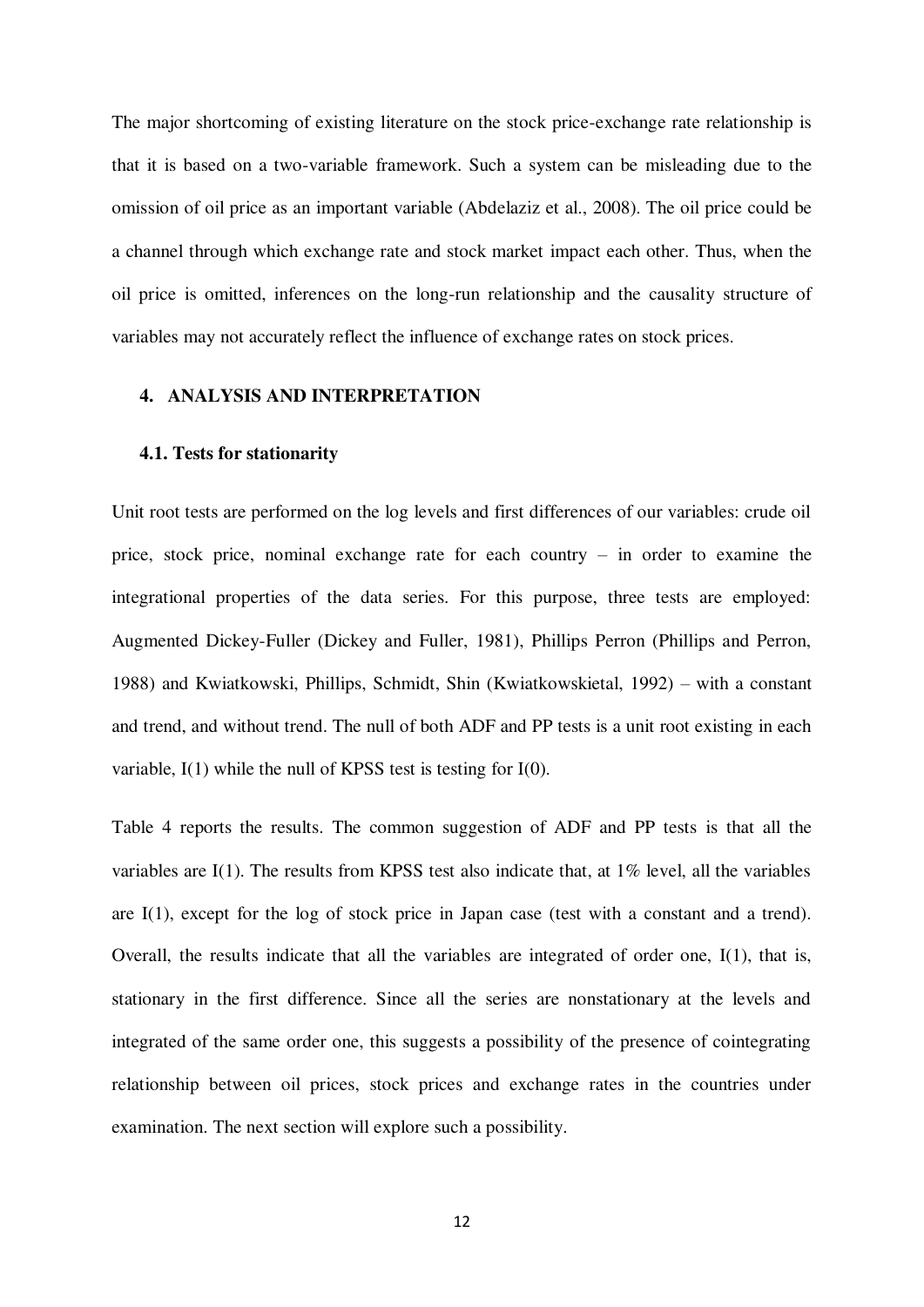#### [Please place Table 4 here]

#### **4.2. Johansen multivariate cointegration analysis**

Johansen cointegration tests (Johansen, 1988 and Johansen and Juselius, 1990) are performed to test the existence of cointegrating relationships among the three variables: real stock prices, nominal exchange rates and real oil prices. As a pre-test, variables are entered as levels into VAR models with different lag lengths and F-tests are employed to select the optimal number of lag lengths needed in the cointegration analysis. Three criterions, the Akaike information criterion (AIC) (Akaike, 1969), Schwarz criterion (SC) and the likelihood ration (LR) test are applied to determine the optimal lag length needed.

#### *4.2.1. Optimal lag length selection*

An arbitrary choice of a maximum of 8 lag intervals (or 8 months) is chosen. Table 5 reports the AIC and SC statistics from lag 1 to lag 8 in the VAR. For Japan and Malaysia, AIC and SC suggest the same choice of optimal lag length, which are lag 2 periods (2 months) for both countries. For Singapore and South Korea, optimal lag lengths based on AIC and SC are different. In order to determine the optimal lag lengths for these two countries, the LR test is applied. For Singapore, the LR test is employed to test the hypothesis of lag 2 against lag 3. The resulting LR test statistics of 19.41 would suggest that we would reject the null hypothesis of 2 lags at 5% significance level. For South Korea, the LR test is used to test the hypothesis of lag 2 against lag 4. The resulting LR test statistics of 24.094 would also suggest that we can reject the null hypothesis of 2 lags at 5% level. Therefore for Japan and Malaysia, we choose 2 lags (i.e. 2 months) as the optimal number of lag lengths while for Singapore and South Korea, the lag periods chosen are 3 and 4, respectively.

[Please place Table 5 here]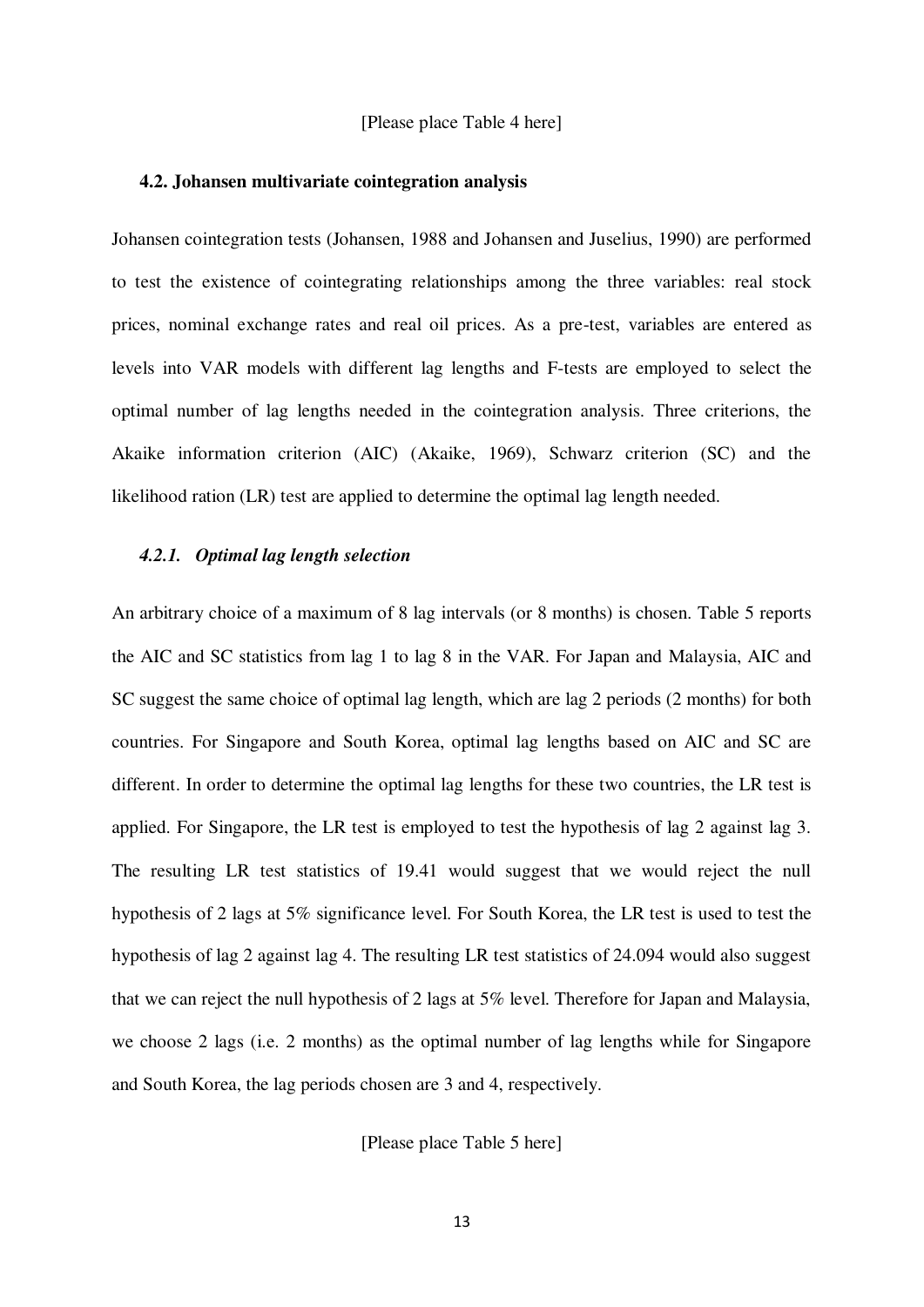#### *4.2.2. Establishing the number of cointegrating vectors*

The Johansen's multivariate cointegration technique is applied to the system of three integrated variables of order one for each country. The lag structure is selected based on the procedure in the previous section. We use the two test assumptions in Johansen test, which allows for a linear deterministic trend in the data series, and an intercept with and without trend in the cointegrating equation. Table 6 presents the results of this test. Given the first assumption, both the eigenvalue and the trace test statistics indicate no long-run relationships existing among the three variables in any country. In the absence of cointegration, oil and stock markets can be considered segmented rather integrated markets, despite their relatively strong correlations in the short run. This implies that, from the perspective of investments, diversification can be achieved by holding assets in both the oil and stock markets.

Given the second assumption, the results are slightly different. Both the eigenvalue and the trace test statistics still confirm no long-run equilibrium relationship among the three variables in Japan, Singapore and South Korea. For Malaysia, the maximum eigenvalue test statistic, however, gives rise to one long-run equilibrium relationship shared among these variables. Since scholars generally prefer the performance of the maximum eigenvalue test than that of the trace test<sup>6</sup>, we assume that the variables are cointegrated in Malaysia case. This finding suggests that stock prices, oil prices and exchange rates share one long-run relationship in Malaysia. That is, these variables do move simultaneously and are bound together by a single force in this country. In such a case, although these markets may wander apart for some time, they will eventually revert back to their mean distance.

#### [Please place Table 6 here]

 $\overline{a}$ 

<sup>&</sup>lt;sup>6</sup>See pp. 393 of Enders, Walter, 1995, Applied Econometric Time Series. John Wiley and Sons Inc.: New York.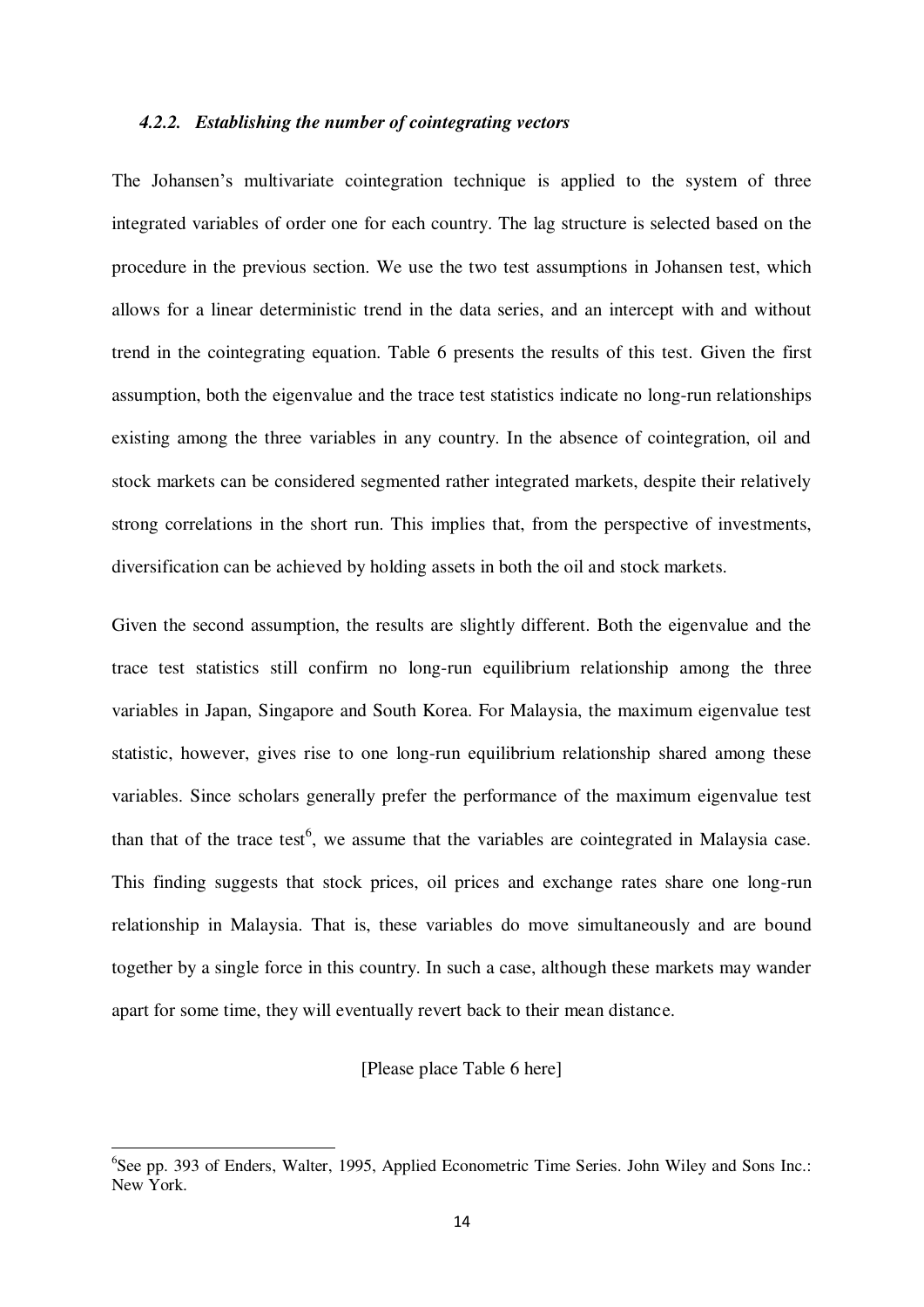#### **4.3. Granger causality analysis**

Usually the VAR approach is used when we have an econometric hypothesis of interest that  $x_t$  Granger causes  $y_t$  but  $y_t$  does not Granger cause  $x_t$ . The Granger approach assesses whether past information on one variable would help in predicting the outcome of some other variable, given past information on the latter (Granger, 1969). It is important to note that, despite its name, Granger causality is not sufficient to imply true causality. Sims (1972) is a very famous paper showing that money Granger causes output, but output does not Granger cause money. Later Sims concluded that this does not hold if interest rates are included in the system. This illustrates a major drawback of the Granger causality test, namely the dependence on the right choice of the conditioning set, which, that we cannot assure, has been chosen large enough in practice. The Granger causality tests are most useful when the data are reasonably described by a 2-dimensional system. The tests may, however, produce misleading results when the true relationship involves three or more variables. Another potentially serious problem is the choice of sampling period: a long sampling period may hide the causality whereas for example VAR-systems of monthly data may give rise to serious measurement errors (e.g. due to seasonal adjustment procedures). Therefore, although Granger causality is a useful tool, it must be used and interpreted with care.

The Granger causality/Block exogeneity (BXO) test examines whether the lags of excluded variables affect the endogenous variables. The nature of causality among stock price, oil price and exchange rate in pairs for Japan, Singapore, South Korea and Malaysia are probes and the findings are reported in Table 7. There is no evidence for strong dependence of stock prices on oil prices and on exchange rates, except for South Korea (with dependence of stock prices on exchange rate). Exchange rate is the driving factor of stock and oil markets in South Korea. There are causal relationships running from stock price to oil price in Japan and Singapore. Further, there are bidirectional relationships between oil price and exchange rate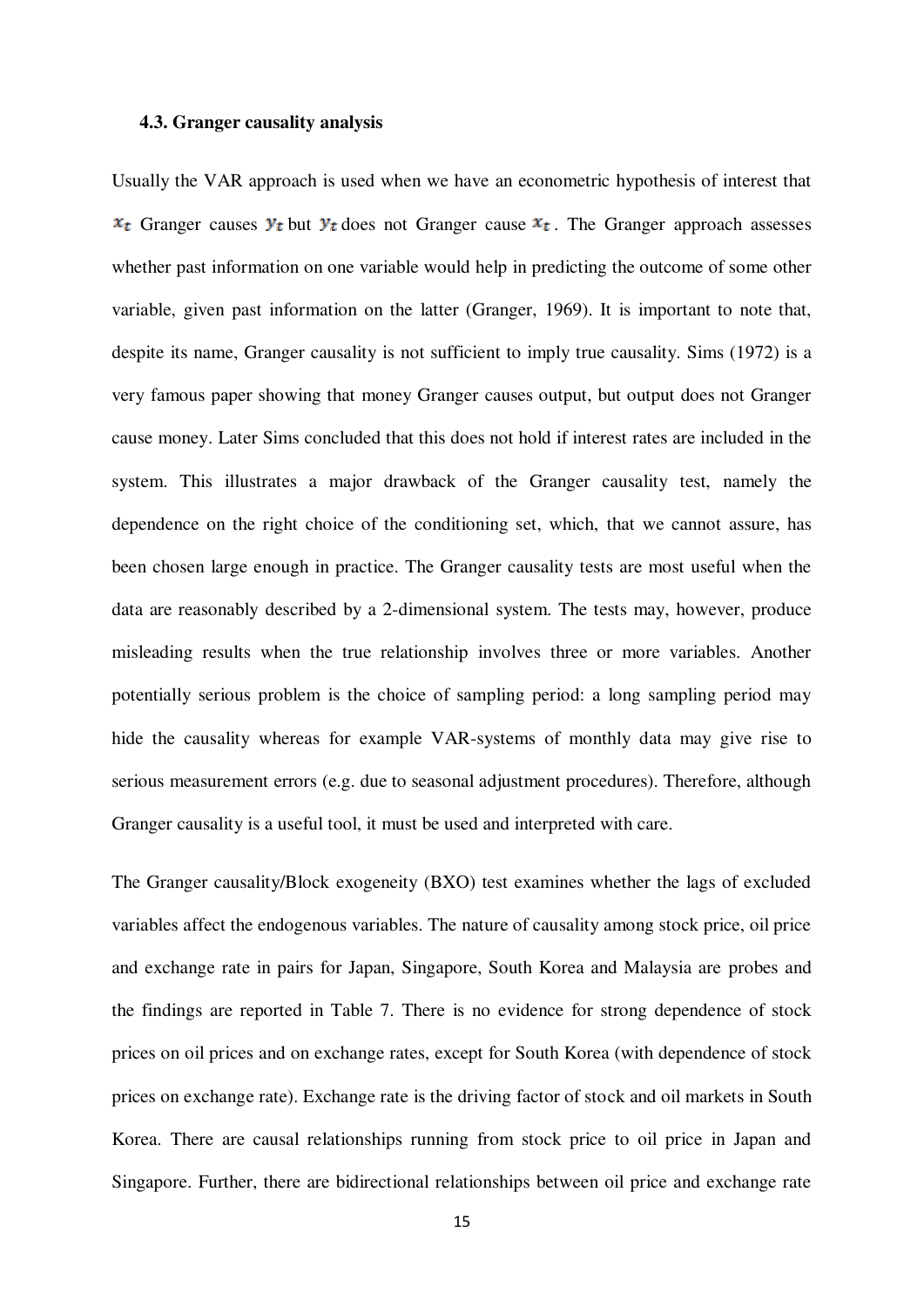in Singapore and between stock price and exchange rate in South Korea. In Malaysia, no significant causality is found among the variables.

#### [Please place Table 7 here]

Pairwise Granger causality tests are performed with the corresponding lag lengths determined from previous sections. Results in Table 8 suggest that, at 10% level, stock return does Granger cause oil price return in Japan and in Singapore. In Singapore, oil price and exchange rate are Granger causality of each other. Further, there is a unidirectional causality running from exchange rate to oil price in South Korea. Bidirectional relationships are found between stock price and exchange rate in South Korea. No stable long-run relationship is found between any two of the three variables in Malaysia case. These findings confirm the results from the VAR Granger Causality/Block Exogeneity Wald tests in the previous section.

#### [Please place Table 8 here]

#### **4.4. Generalized impulse response analysis**

We used the first differences of the logged variables in the unrestricted VARs to estimate the generalized IRFs and the generalized forecast error VDCs. IRF illustrates the impact of a unit shock to the error of each equation of the VAR. The results suggest that the stock prices are immediately responsive to innovations in oil prices in Japan, Singapore and Malaysia. The responses of stock prices to one standard deviation (around 10%) of oil price shock after one month are 0.6%, 0.1%, 0.0% and -0.3% in Japan, Singapore, South Korea and Malaysia, respectively. Three months after the oil price shocks, the responses of stock prices are -0.0%, 0.5%, 0.2% and 0.3%, respectively. Thus the effect of oil price shock on stock price dies out quickly in Japan while the stock market in South Korea starts to response to the shock. In brief, the empirical results indicate that stock prices are influenced by oil prices in all the four countries with the varying degree.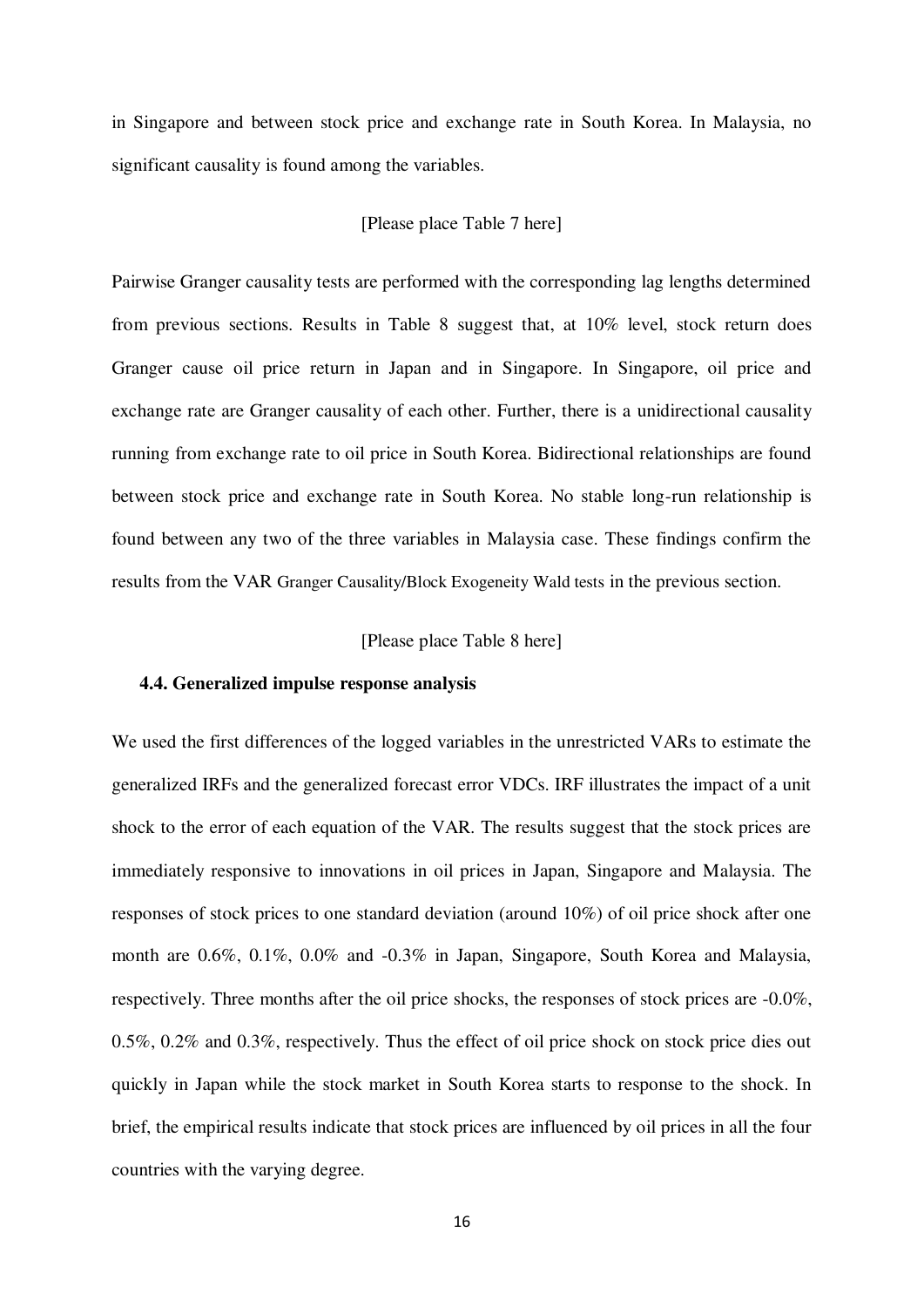Overall the effect of oil price on stock price is inconclusive. For instance, in each country, the sign is sometimes negative and sometimes positive. Over the five months afterwards, the response of stock price to oil price shocks is largest in Singapore and South Korea, since these two economies are commonly known as seriously exposed to world oil price fluctuations. In Japan, the influence of oil price on stock returns dies out quickly after the first month of the shock. On the other hand, in Singapore and South Korea, the impact increases afterwards. The oil price shock has asymmetric effects on stock market in Malaysia.

Further, we can see that exchange rates affect stock prices but the effect also varies across the countries. Specifically, the impact of exchange rates on stock price is continually positive in Japan whilst continually negative in Malaysia. On the other hand, in Singapore and South Korea, the influence is sometimes negative, sometimes positive. Based on the statistics on exports and imports covering the period 1986-2011 from International Financial Statistics (IFS), all the four countries are net export economies. The findings are thus not clearly consistent with the abovementioned theories on stock prices and exchange rates. The responses of stock prices to innovations of exchange rates are also dying out promptly in Japan while maintained in the other countries after several months of the shocks.

The results from IRF analysis have following implications. First, changes in oil price will cause an immediate decline in stock prices if the stock market is efficient. This is because an informationally efficient stock market reflects all the current, available information, including oil price shocks (Cong et al, 2008). Second, the shocks from oil prices and exchange rates have longer lasting effects in less developed stock markets. That is, the impacts of oil prices and exchange rates take longer time to work through the system. The implication of this finding is that the longer it takes for innovation to pass through the system, the greater the probability and opportunity for arbitrage between the stock and crude oil commodity markets and the benefit of portfolio diversification. However, this does not work for Japan case. It is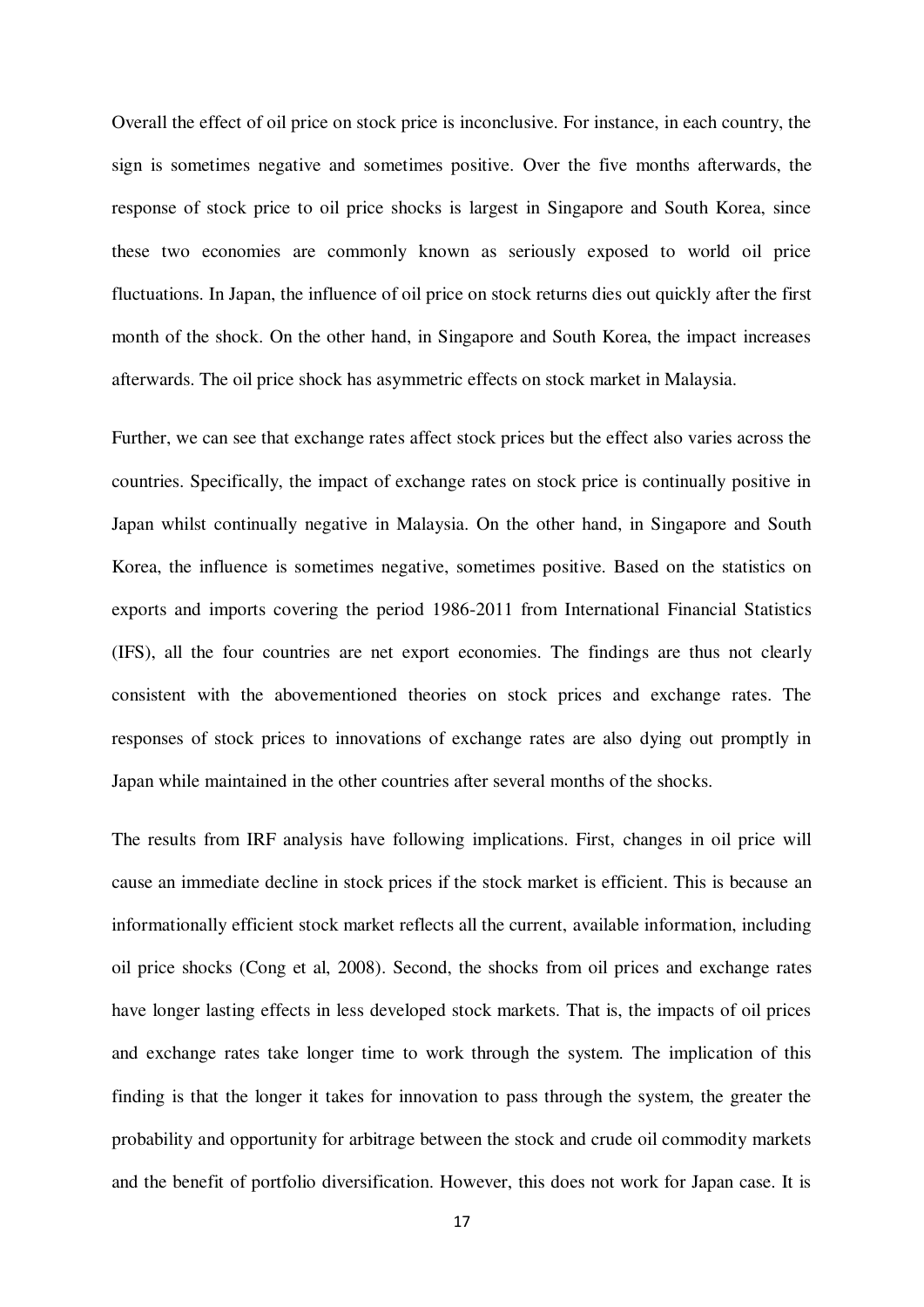worth to notice that the stock market in Japan is more developed than in Singapore, South Korea and Malaysia. The empirical evidence thus partly reflects the varying degree of efficiency across aggregate stock markets.

[Please place Table 9 and Figure 1 here]

#### **4.5. Variance decomposition analysis**

Due to its dynamic nature, VDC accounts for the share of variations in the endogenous variables resulting from the endogenous variables and the transmission to all other variables in the system (Brooks, 2008). In our study, the VDC analysis specifically provides a tool for determining the relative importance of changes in oil price and nominal exchange rate in explaining the volatility in real stock price. The results in Table 10 clearly show that most of the variations in each of the three series are due to its own innovation. Immediately after the shock, oil prices contribute 1.7%, 0.0%, 0.0% and 0.3% to the variation in stock returns in Singapore, South Korea and Malaysia. However, the effect is decreasing overtime in Japan while increasing in the other three countries. After 5 months of the shock, the contribution of oil prices to variation in stock returns are 1.6%, 1.0%, 2% and 0.6%, respectively. Thus, in Singapore, South Korea and Malaysia, oil price shock does not have an immediate impact on the stock markets. Rather, it takes some time after the shock for the oil price to have effect on stock markets. This finding once again confirms what we have concluded from the previous section. Further, the results indicate that exchange rates explain stock returns better than oil prices do in Singapore, South Korea and Malaysia. Particularly, five months after the shock, exchange rates contribute 0.2%, 9.9%, 16.3% and 12.3% to the variation in the stock returns in Japan, Singapore, South Korea and Malaysia, respectively.

[Please place Table 10 here]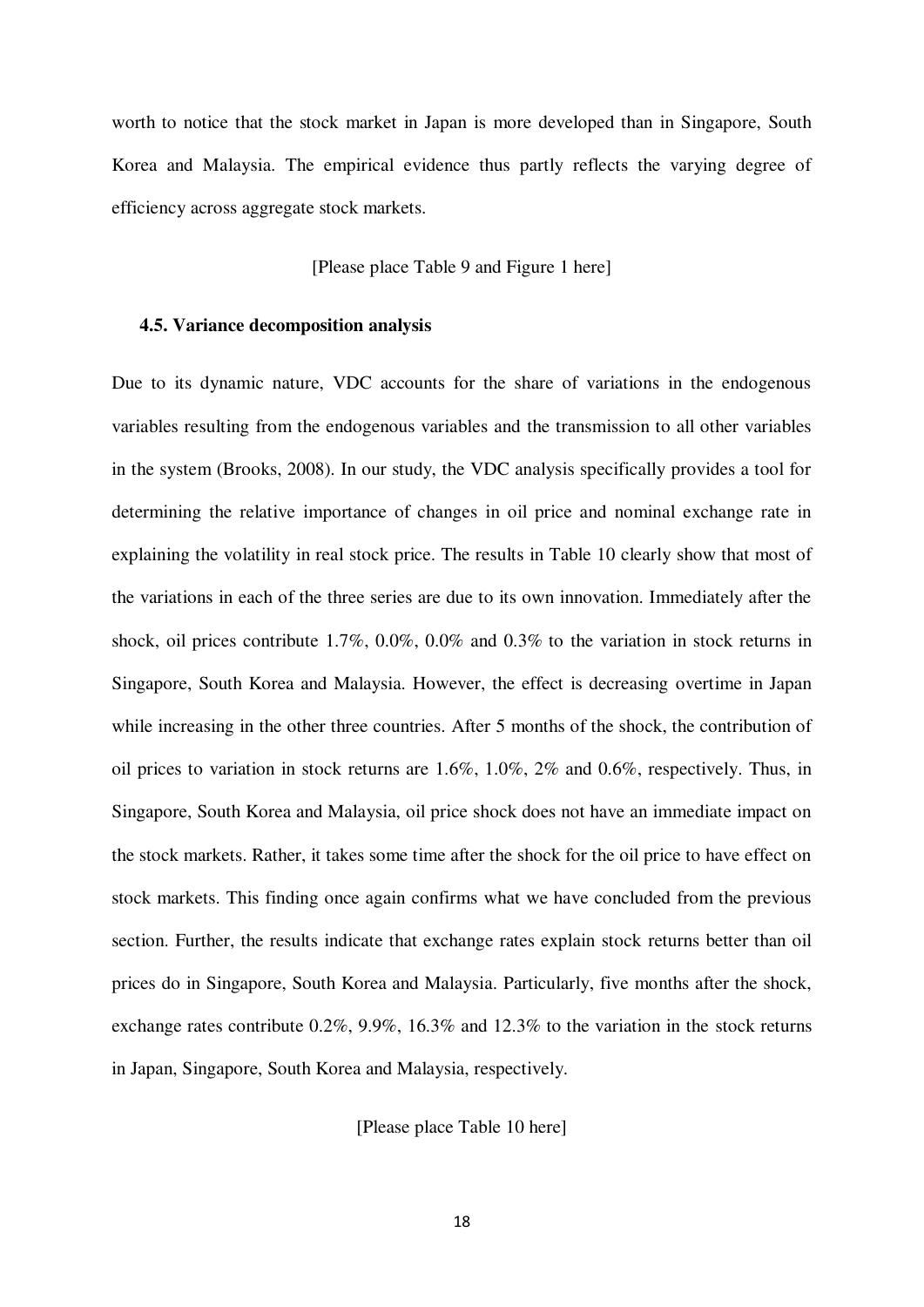#### **4.6. Stability test**

As a final step, the VAR for generalized impulse responses and variance decompositions are checked for stability. The results indicate that the VAR system for each country is stable in that all inverse roots of AR characteristic polynomial are within the unit circle.

#### **5. CONCLUSION**

Our paper provides a comprehensive study on the relationship of oil price and stock market. We discuss theoretical hypotheses on this captioned relationship and compares with empirical evidence from prior research. The empirical investigation includes monthly data for the following countries: Japan, Singapore, South Korea, and Malaysia. We estimated the regression equation from Narayan and Narayan (2010) with newer methods by incorporating the first differences of logged variables into unrestricted VARs to estimate the generalized forecast error VDCs and generalized IRFs. The results show that the impact of oil price fluctuations on stock markets is not so statistically significant. Although the presumptions of oil price-stock price relationship seem reasonable, in practice when we look at a very broad data set, the results may show mixed. Because the aggregate stock price index usually comprises of many market segments; some of which confirm one of the arguments while the others favor the other argument. For example, in the period of rising oil prices, we may see a decline in the stock price index of transportation market sector as transportation costs are negatively affected. In contrast, the impact on the energy sector is favorable, i.e. gas and oil companies, wind and solar enterprises will show increased profits since now they can charge higher prices. Furthermore, we found that different stock markets respond differently to oil price shocks. In Japan, the reaction takes effect immediately after the shock. In Singapore, South Korea and Malaysia, it takes time for the impact to happen and work through the whole system. This finding leads us to conclude that in the presence of stock market inefficiency,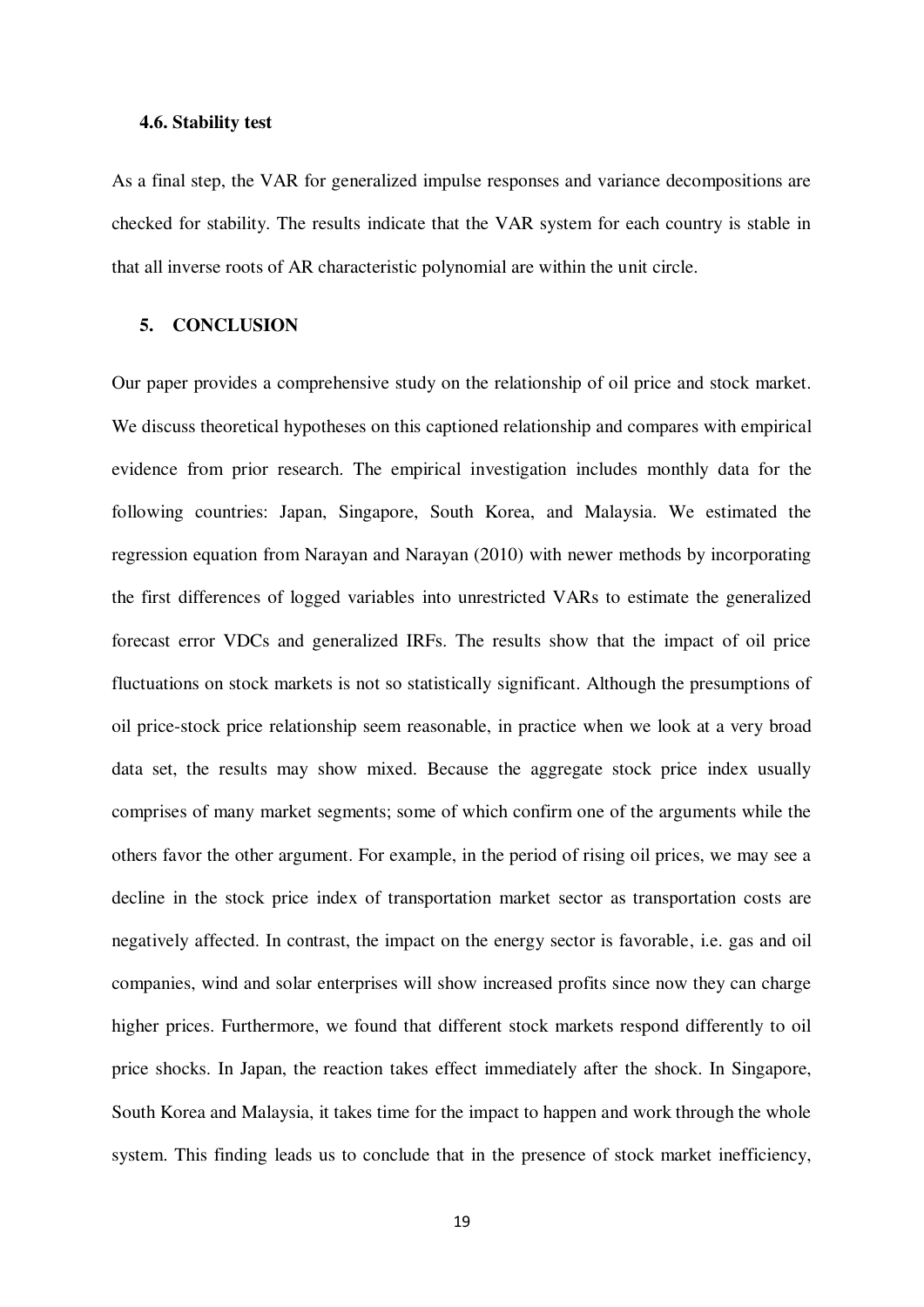the responses of stock market to shocks of the economy might be slow. Finally, the results indicate that oil price shocks have non-linear impacts on stock market returns and strengthens findings from prior researches (e.g. Arouri and Fouquau, 2009; Jawadi et al, 2010).

Further research efforts could either eliminate some of the limitations or expand the scope of investigation in this study. First, further study could, for example, empirically either test for potential structural breaks; or expand the set of variables in the model, such as employment and/or other energy process. Second, since the long-run relationship between oil price and stock prices expected to vary from one industry to another, a sectoral analysis of the matter would be informative. It would also create opportunities for future research efforts to investigate the impact of oil shocks on real stock returns across industries, say, manufacturing industry, either within a country or for a panel of countries. In addition, studies can be conducted to investigate asymmetric reactions of sectoral indices to oil price changes. The empirical findings would be extremely useful for investors who need to have insights of how international oil price changes influence certain stocks across industries to make right investment decisions. Third, future work could investigate the mechanisms via which changes in oil price affects firm behaviors and stock prices in order to create an economic model relating oil prices to firms' dividends and performance. Fourth, since oil price has a presumably significant impact on stock prices and oil price changes are readily public information, it is interesting from a practical point of view to consider the ability of oil price changes in predicting movement in stock returns. Last but not least, due to the crucial role of understanding causes of oil price shocks, we could undertake further studies on to what extent the effects depend on different causes behind oil price changes. In other words, mechanism and theories of the various responses to oil price shocks remain to be researched.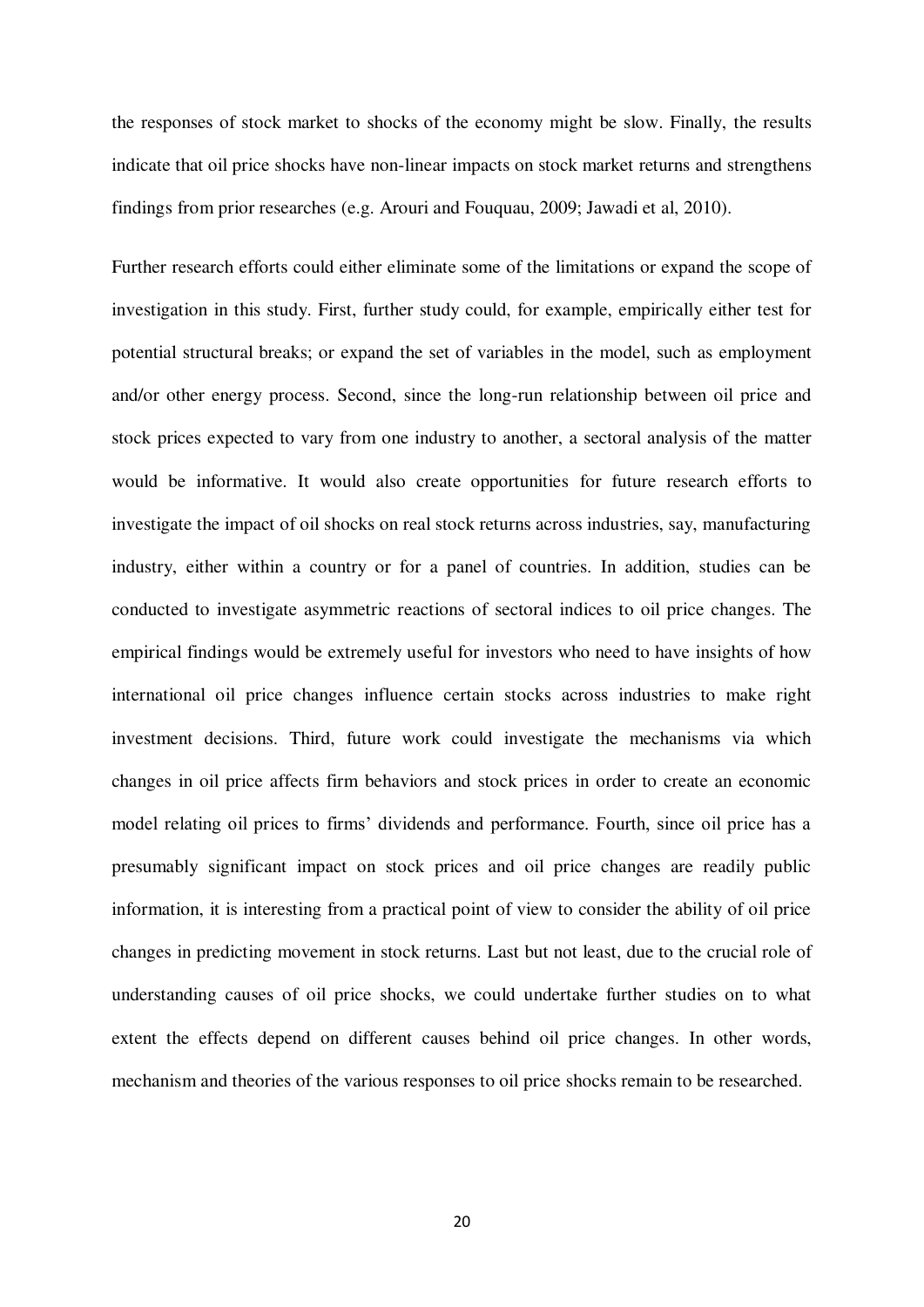#### **REFERENCES**

Abdelaziz, M., G. Chortareas and A. Cipollini, 2008, Stock Prices, Exchange Rates, and Oil: Evidence from Middle East Oil-Exporting Countries. *Social Science Research Network (SSRN)*, 44, pp. 1-27.

Al-Fayoumi, N.A., 2009, Oil Prices and Stock Market Returns in Oil Importing Countries: The Case of Turkey, Tunisia and Jordan. *European Journal of Economics*, *Finance and Administrative Sciences,* 16, pp. 86-101.

Anoruo, E. and M. Mustafa, 2007, An empirical investigation into the relation of oil to stock market prices. *North American Journal of Finance and Banking Research*, 1(1), pp. 22-36.

Arouri, M.H. and J. Fouquau, 2009, On the short-term influence of oil price changes on stock markets in GCC countries: linear and nonlinear analyses. *Economics Bulletin*, 29(2), pp. 806-815.

Basher, S.A. and P. Sadorsky, 2006, Oil price risk and emerging stock markets. *Global Finance Journal*, 17, pp. 224–251.

Bjørnland, H.C., 2009, Oil Price Shocks and Stock Market Booms in an Oil Exporting Country. Paper provided by Norges Bank in its series Working Paper with number 2008/16. *Scottish Journal of Political Economy*, 56(2), pp. 232-254.

Breitenfellner, A. and J.C. Cuaresmo, 2008, Crude Oil Prices and the USD/EUR Exchange Rate. *Monetary Policy and The Economy*, OesterreichischeNationalbank (Austrian Central Bank), 4, pp. 102-121.

Brook, C., 2008, *Introductory Econometrics for Finance*. Cambridge University Press.

Campbell, J.Y., 1991, A Variance Decomposition for Stock Returns. *Economic Journal*, 101(405), pp.157-79.

Chang, Y.H. and J.F. Wong, 2003, Oil price fluctuations and Singapore economy. *Energy Policy*, Elsevier, 31(11), pp. 1151-1165.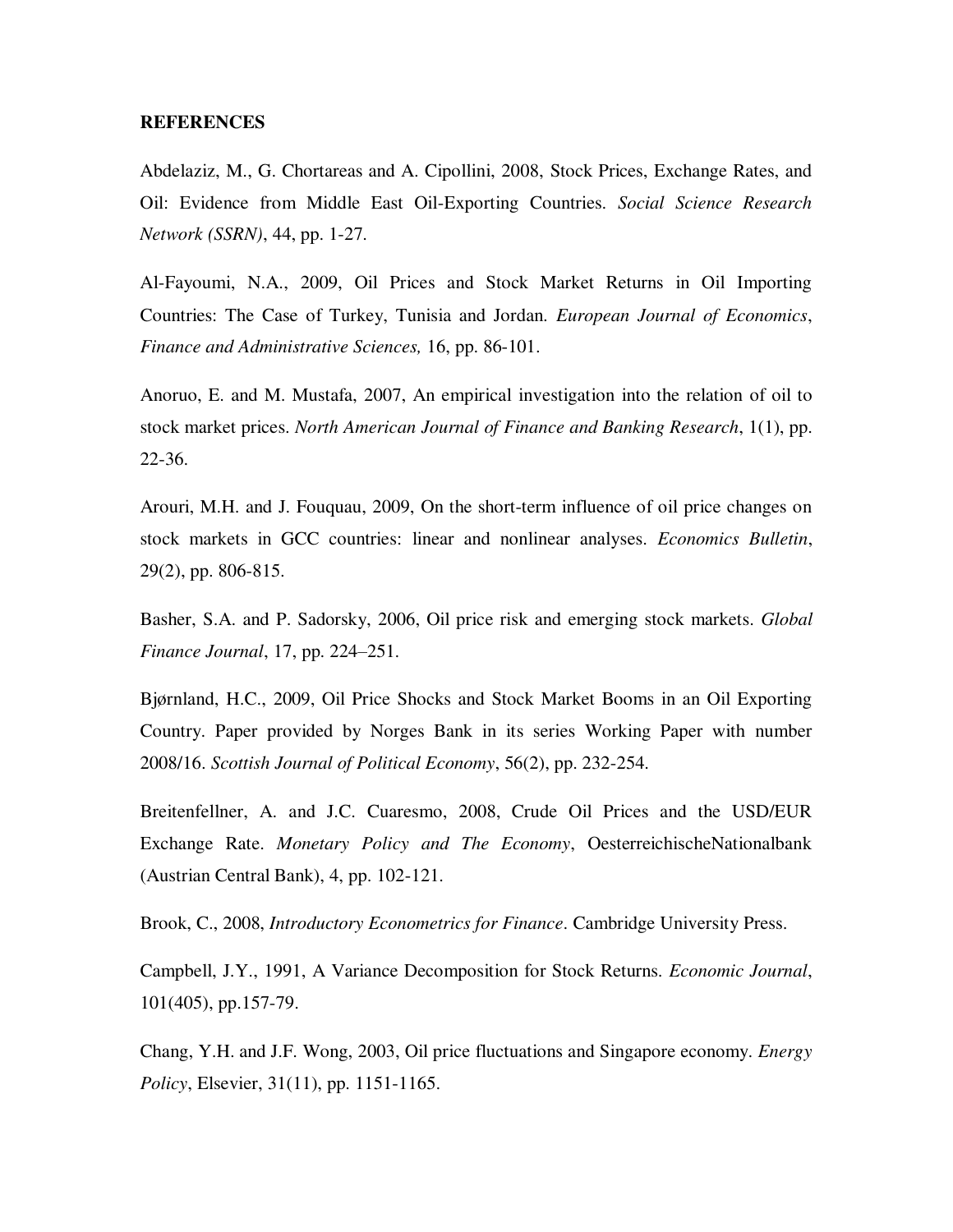Cheung, Y.W. and L.K. Ng, 1998, International evidence on the stock market and aggregateeconomic activity. *Journal of Empirical Finance*, 5, pp.281–296.

Clements, M.P. and D.F. Hendry, 1995, Forecasting in Cointegrated System. *Journal of Applied Econometrics*, 10, pp. 127-146.

Cologni, A., and M. Manera, 2008, Oil Prices, Inflation and Interest Rates in a Structural Cointegrated VAR Model for the G-7 Countries. *Energy economics*, 30, pp. 856-888.

Cong, R.G, Wei, Y.M, Jiao, J.L and Y. Fan, 2008, Relationships between oil price shocks and stock market: An empirical analysis from China. *Energy Policy*, 36, pp. 3544– 3553.

Cunado, J. and F. Gracia, 2003, Do Oil Price Shocks Matter? Evidence for some European Countries. *Energy Economics*, 25, pp.137-154.

Cunado, J. and F. Gracia, 2005, Oil Prices, Economic Activity and Inflation: Evidence for some Asian Countries. *Quarterly Review of Economics and Finance*, 45, pp. 65-83.

Dickey, D.A. and W.A. Fuller, 1981, Likelihood ratio statistics for autoregressive time series with a unit root. *Econometrica*, 49 (4), pp. 1057–1072.

Dornbusch, R. and S. Fischer, 1980, Exchange rates and current account. *American Economic Review*, 70, pp. 960-971.

Driesprong, G., Jacobsen, B. and B. Maat, 2004, Stock markets and oil prices. Working Paper, Rotterdam School of Management, Erasmus University Rotterdam.

Enders, Walter, 1995, *Applied Econometric Time Series*. John Wiley and Sons Inc.: New York.

Engle, R.F. and B.S. Yoo, 1987, Forecasting and Testing in Cointegrated Systems. *Journal of Econometrics*, 35, pp. 143-159.

Gavin, M., 1989, The stock market and exchange rate dynamics. *Journal of International Money and Finance*, 8, pp. 181-200.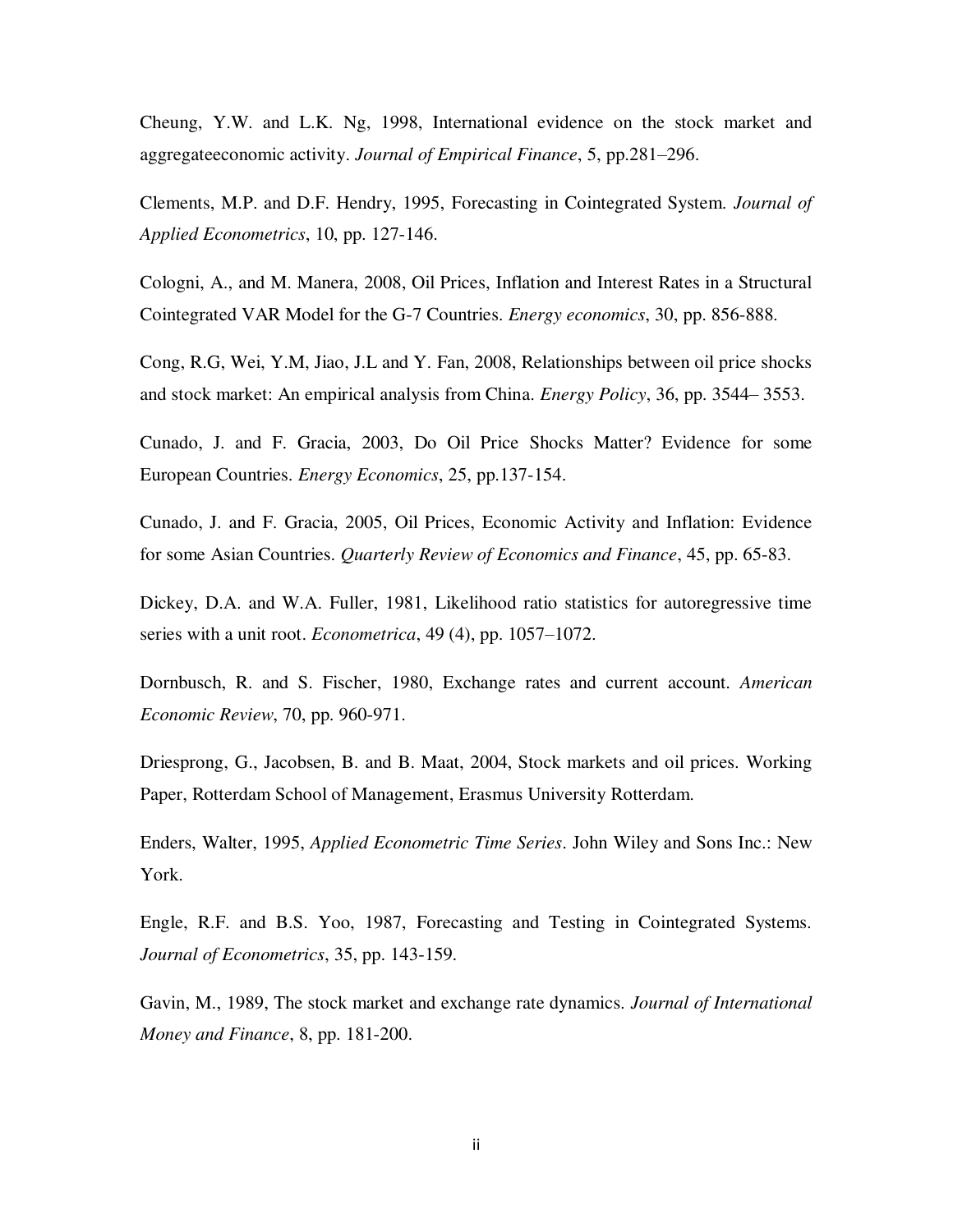Guo, H. and K. Kliesen, 2005, Oil Price Volatility and U.S. Macroeconomic Activity. *Federal Reserve Bank of St. Louis Review*, 87 (6), pp. 669-683.

Hamilton, J.D., 2003, What is an Oil Shock? *Journal of Econometrics*, 113, pp. 363-398.

Huang, R.D., Masulis, R.W. and H.R. Stoll, 1996, Energy shocks and financial markets. *Journal of Futures Markets*, 16(1), pp. 1-27.

Jawadi, F., Arouri, M. and M. Bellalah, 2010, Nonlinear Linkages between Oil and Stock Markets in Developed and Emerging Countries. *International Journal of Business*, 15(1), pp. 19-31.

Jimenez, R. and S. Marcelo, 2005, Oil Price Shocks and Real GDP Growth: Empirical Evidence for Some OECD Countries. *Applied Economics*, 37, pp. 201-228.

Johansen, S., 1988, Statistical analysis of cointegrated vectors. *Journal of Economic Dynamics and Control*, 12 (213), pp. 231–254.

Johansen, S. and K. Juselius, 1990, Maximum likelihood estimation and inference on cointegration with applications to the demand for money. *Oxford Bulletin of Economics and Statistics*, 52 (2), pp. 169–210.

Jones, C.M. and G. Kaul, 1996, Oil and the stock markets. *Journal of Finance*, 51(2), pp. 463-491.

Kilian, L., 2007, Not All Price Shocks Are Alike: Disentangling Demand and Supply Shocks in the Crude Oil Market. *American Economic Review*, 99, pp. 1053-1069.

Kilian, L. and C. Park, 2009, The impact of Oil Price shocks on the US stock market. *International Economic Review*, 50(4), pp. 1267-1287.

Koop, G., Pesaran, M.H. and S.M. Potter, 1996, Impulse response analysis in non-linear multivariate models. *Journal of Econometrics,* 74 (1), pp. 119–147.

Kwiatkowski, D., P. C. B. Phillips, P. Schmidt, and Y. Shin, 1992, Testing the Null Hypothesis of Stationarity against the Alternative of a Unit Root. *Journal of Econometrics*, 54, pp. 159–178.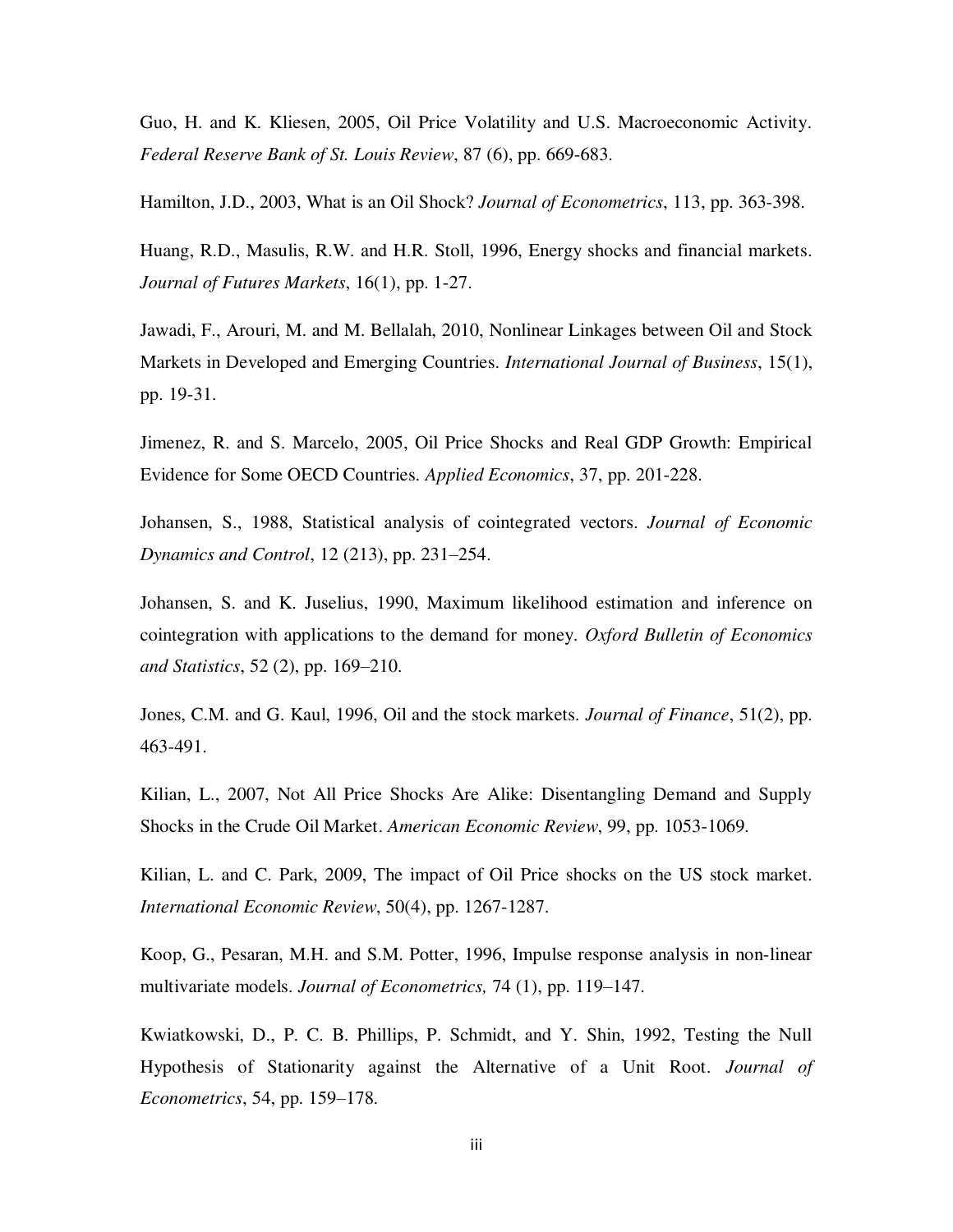Mishra, A., 2004, Stock market and foreign exchange market in India: are they related? *South Asia Economic Journal*, 5(2), pp. 209-232.

Narayan, K.P. and S. Narayan, 2010, Modeling the impact of oil prices on Vietnam's stock prices. *Applied Energy*, 87, pp. 356 – 361.

Park, J. and R. Ratti, 2008, Oil Prices Shocks and Stock Markets in the U.S. and 13 European Countries. *Energy Economics*, 30(5), pp. 2587-2608.

Pesaran, M.H. and Y. Shin, 1998, Generalized Impulse Response Analysis in Linear. Multivariate Models. *Economics Letters*, 58, pp. 17-29.

Phillips, P.C.B. and P. Perron, 1988, Testing for a unit root in time series regression. Biometrika, 75 (2), pp. 335–346.

Sadorsky, P., 1999, Oil price shocks and stock market activity. *Energy Economics*, 21, pp. 449–469.

Sims, C.A., 1972, Money, Income and Causality. *American Economic Review*, 62(4), pp. 540-542.

Sims, C.A., 1980, An autoregressive index model for the US, 1948–1975. In: *Kmenta, J., Ramsey, J. (Eds.), Large-Scale Macro Econometric Models: Theory and Practice.* North-Holland, New York (Chapter 10).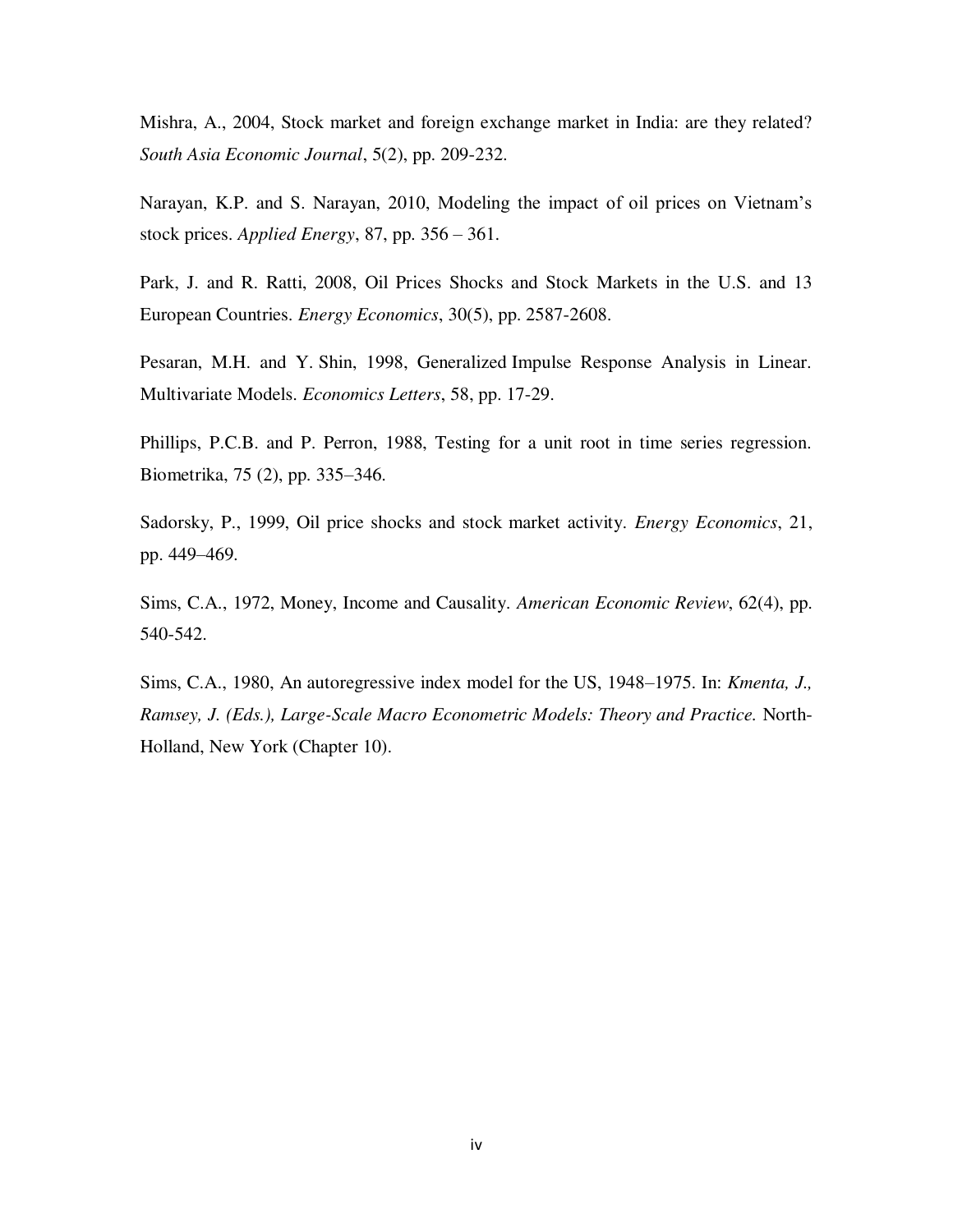|                     | <b>Exchange rate</b> | Oil price | <b>Stock price</b> |
|---------------------|----------------------|-----------|--------------------|
| <b>Japan</b>        |                      |           |                    |
| Mean                | 118.7690             | 3938.171  | 115.3462           |
| Std. dev.           | 18.98073             | 2397.475  | 34.46711           |
| <b>Skewness</b>     | 0.739332             | 1.551602  | 0.780172           |
| Kurtosis            | 4.261368             | 4.878465  | 3.443337           |
| Jarque-Bera         | 47.53349             | 165.5778  | 33.10954           |
| Probability         | 0.000000             | 0.000000  | 0.000000           |
| <b>Observations</b> | 302                  | 302       | 302                |
| <b>Singapore</b>    |                      |           |                    |
| Mean                | 1.676346             | 57.12708  | 79.47094           |
| Std. dev.           | 0.218140             | 29.29168  | 31.96938           |
| <b>Skewness</b>     | 0.558713             | 1.203347  | 0.582600           |
| Kurtosis            | 2.789582             | 3.695516  | 2.889332           |
| Jarque-Bera         | 16.26921             | 78.97202  | 17.23839           |
| Probability         | 0.000293             | 0.000000  | 0.000181           |
| <b>Observations</b> | 302                  | 302       | 302                |
| <b>South Korea</b>  |                      |           |                    |
| Mean                | 982.4686             | 40742.93  | 82.86493           |
| Std. dev.           | 219.7869             | 20911.81  | 38.64834           |
| <b>Skewness</b>     | 0.466213             | 1.383191  | 0.946957           |
| Kurtosis            | 2.265360             | 4.357082  | 3.384548           |
| Jarque-Bera         | 17.73137             | 119.4730  | 46.99611           |
| Probability         | 0.000141             | 0.000000  | 0.000000           |
| <b>Observations</b> | 302                  | 302       | 302                |
| <b>Malaysia</b>     |                      |           |                    |
| Mean                | 3.165458             | 122.6313  | 87.69261           |
| Std. dev.           | 0.557891             | 71.95675  | 35.25223           |
| Skewness            | 0.070055             | 1.226143  | 0.172136           |
| Kurtosis            | 1.290961             | 3.541859  | 2.335277           |
| Jarque-Bera         | 37.00061             | 79.36714  | 7.051454           |
| Probability         | 0.000000             | 0.000000  | 0.029430           |
| Observations        | 302                  | 302       | 302                |

# **Table 1: Descriptive statistics (Level)**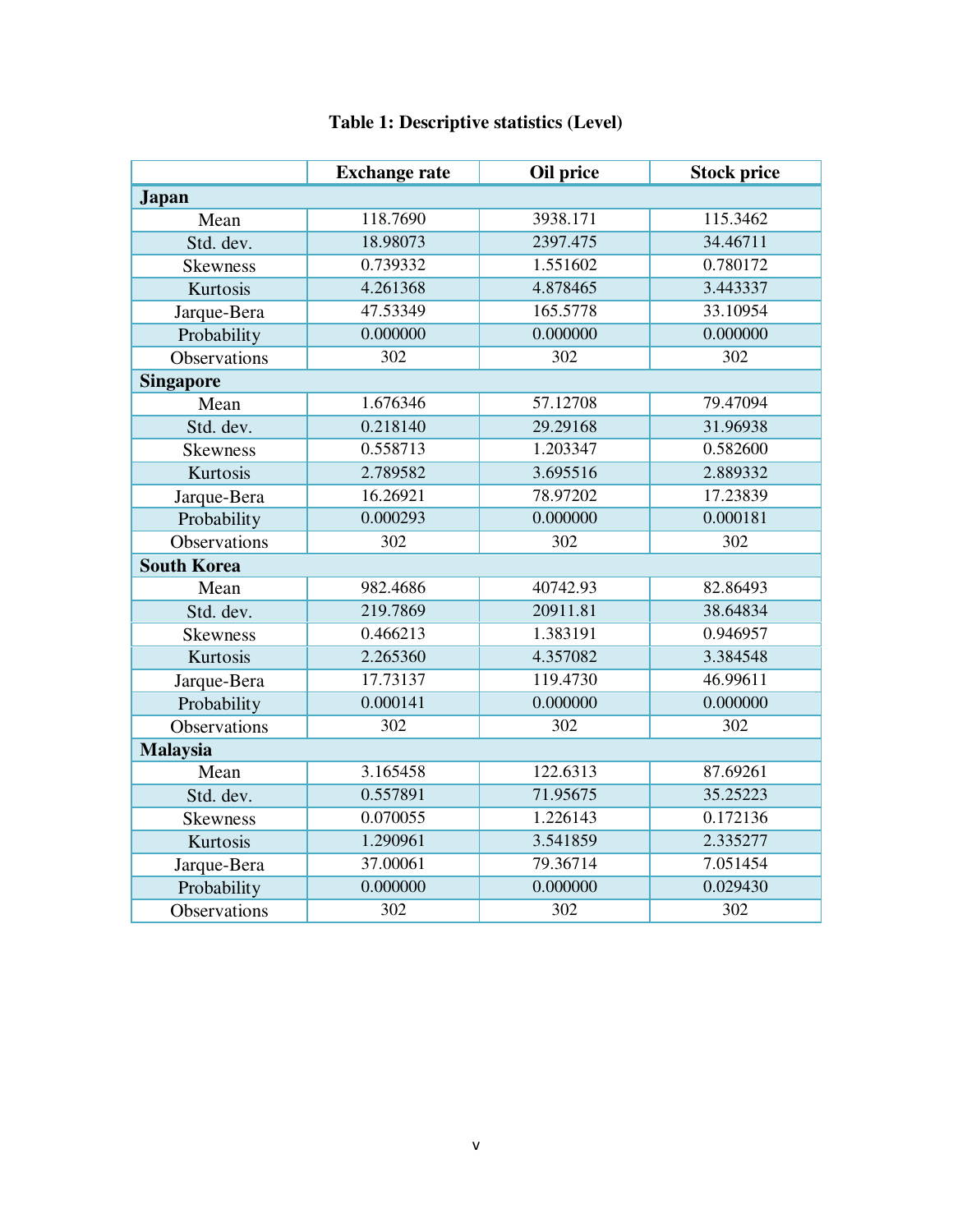|                     | <b>Exchange rate</b> | Oil price | <b>Stock price</b> |
|---------------------|----------------------|-----------|--------------------|
| <b>Japan</b>        |                      |           |                    |
| Mean                | 4.764884             | 8.131502  | 4.705064           |
| Std. dev.           | 0.156310             | 0.519025  | 0.292862           |
| <b>Skewness</b>     | 0.177786             | 0.645148  | 0.063841           |
| Kurtosis            | 3.290633             | 2.584738  | 2.550319           |
| Jarque-Bera         | 2.653821             | 23.11944  | 2.749650           |
| Probability         | 0.265296             | 0.000010  | 0.252884           |
| <b>Observations</b> | 302                  | 302       | 302                |
| <b>Singapore</b>    |                      |           |                    |
| Mean                | 0.508406             | 3.931223  | 4.290246           |
| Std. dev.           | 0.127637             | 0.466545  | 0.425992           |
| <b>Skewness</b>     | 0.281639             | 0.433898  | $-0.408134$        |
| Kurtosis            | 2.514170             | 2.314127  | 2.902195           |
| Jarque-Bera         | 6.962522             | 15.39559  | 8.504579           |
| Probability         | 0.030769             | 0.000454  | 0.014232           |
| <b>Observations</b> | 302                  | 302       | 302                |
| <b>South Korea</b>  |                      |           |                    |
| Mean                | 6.865664             | 10.50574  | 4.308472           |
| Std. dev.           | 0.220400             | 0.451452  | 0.481617           |
| <b>Skewness</b>     | 0.175593             | 0.597344  | $-0.445161$        |
| Kurtosis            | 1.840234             | 2.439298  | 3.746223           |
| Jarque-Bera         | 18.47724             | 21.91597  | 16.98148           |
| Probability         | 0.000097             | 0.000017  | 0.000205           |
| <b>Observations</b> | 302                  | 302       | 302                |
| <b>Malaysia</b>     |                      |           |                    |
| Mean                | 1.136638             | 4.663861  | 4.377542           |
| Std. dev.           | 0.177673             | 0.520297  | 0.468316           |
| <b>Skewness</b>     | $-0.000315$          | 0.602467  | $-0.814529$        |
| Kurtosis            | 1.253789             | 2.110315  | 3.301460           |
| Jarque-Bera         | 38.36975             | 28.22954  | 34.53755           |
| Probability         | 0.000000             | 0.000001  | 0.000000           |
| Observations        | 302                  | 302       | 302                |

# **Table 2: Descriptive statistics (Log)**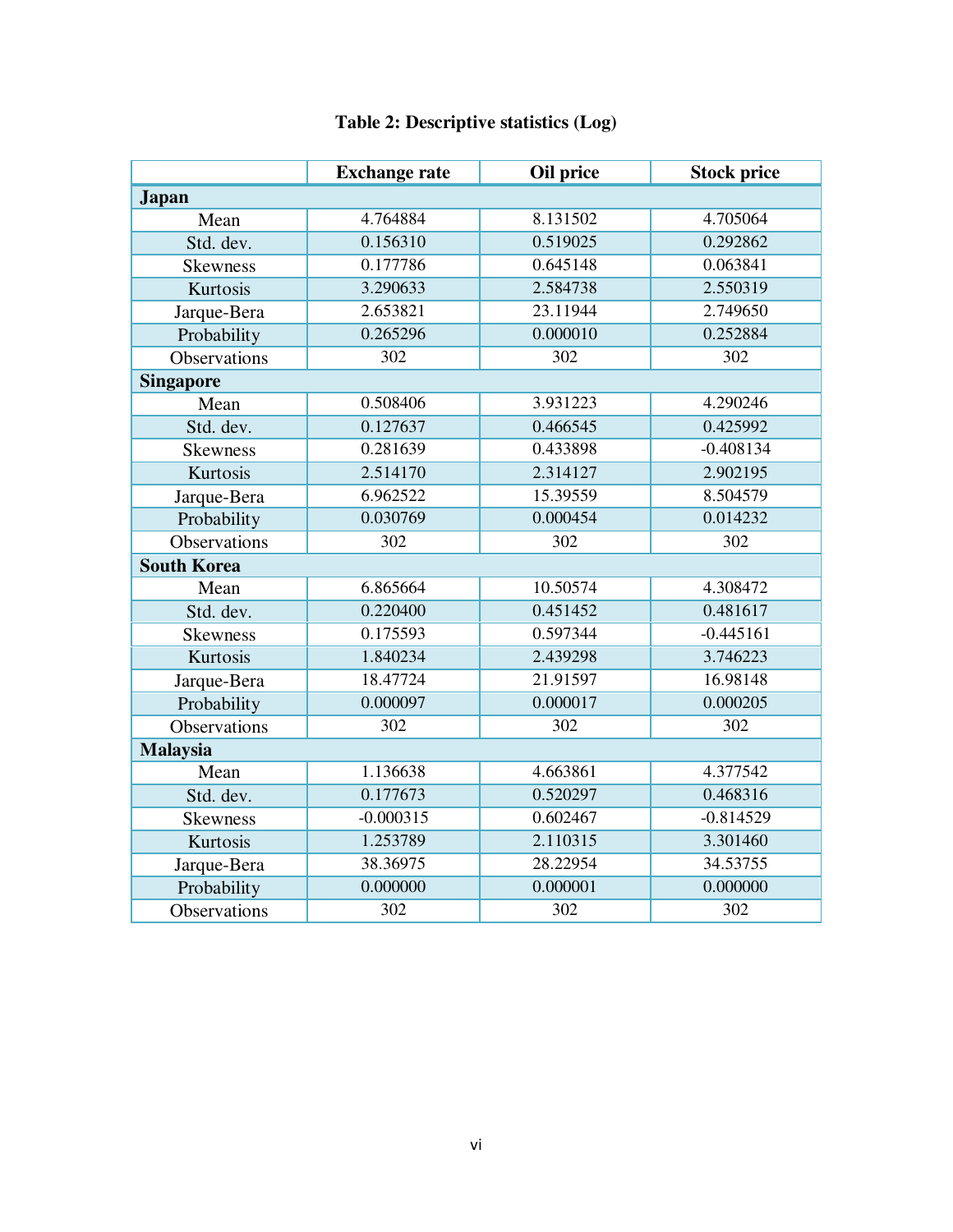|                    | <b>Exchange rate</b> | Oil price   | <b>Stock price</b> |
|--------------------|----------------------|-------------|--------------------|
| <b>Japan</b>       |                      |             |                    |
| Exchange rate      | 1.000000             |             |                    |
| Oil price          | $-0.230925$          | 1.000000    |                    |
| Stock price        | 0.474116             | $-0.239731$ | 1.000000           |
| <b>Singapore</b>   |                      |             |                    |
| Exchange rate      | 1.000000             |             |                    |
| Oil price          | $-0.199987$          | 1.000000    |                    |
| Stock price        | $-0.788995$          | 0.512119    | 1.000000           |
| <b>South Korea</b> |                      |             |                    |
| Exchange rate      | 1.000000             |             |                    |
| Oil price          | 0.437879             | 1.000000    |                    |
| Stock price        | 0.070482             | 0.561131    | 1.000000           |
| <b>Malaysia</b>    |                      |             |                    |
| Exchange rate      | 1.000000             |             |                    |
| Oil price          | 0.561604             | 1.000000    |                    |
| Stock price        | 0.267097             | 0.511215    | 1.000000           |

# **Table 3: Correlation matrix (Logged variables)**

# **Table 4: Results of unit root tests without accounting for a structural break: 1986:01 – 2011:02**

|                    |               | <b>ADF</b>   | <b>PP</b> | <b>KPSS</b> |  |  |  |  |  |  |
|--------------------|---------------|--------------|-----------|-------------|--|--|--|--|--|--|
| Log levels         |               |              |           |             |  |  |  |  |  |  |
| <b>Intercept</b>   |               |              |           |             |  |  |  |  |  |  |
| <b>Japan</b>       | Exchange rate | $-2.3890(1)$ | $-2.7334$ | 1.0719      |  |  |  |  |  |  |
|                    | Oil price     | $-1.3338(1)$ | $-1.3113$ | 1.2947      |  |  |  |  |  |  |
|                    | Stock price   | $-1.9497(1)$ | $-1.9112$ | 1.0962      |  |  |  |  |  |  |
| <b>Singapore</b>   | Exchange rate | $-1.1320(1)$ | $-0.8598$ | 0.8988      |  |  |  |  |  |  |
|                    | Oil price     | $-1.3614(1)$ | $-1.3221$ | 1.2142      |  |  |  |  |  |  |
|                    | Stock price   | $-2.5134(0)$ | $-2.5455$ | 1.6413      |  |  |  |  |  |  |
| <b>South Korea</b> | Exchange rate | $-1.4138(2)$ | $-1.5331$ | 1.2799      |  |  |  |  |  |  |
|                    | Oil price     | $-1.2913(1)$ | $-1.1963$ | 1.4818      |  |  |  |  |  |  |
|                    | Stock price   | $-2.8186(1)$ | $-2.8584$ | 1.1396      |  |  |  |  |  |  |
| <b>Malaysia</b>    | Exchange rate | $-1.6053(1)$ | $-1.6682$ | 1.3946      |  |  |  |  |  |  |
|                    | Oil price     | $-1.3329(1)$ | $-1.0827$ | 1.6051      |  |  |  |  |  |  |
|                    | Stock price   | $-2.6064(1)$ | $-2.2167$ | 1.2857      |  |  |  |  |  |  |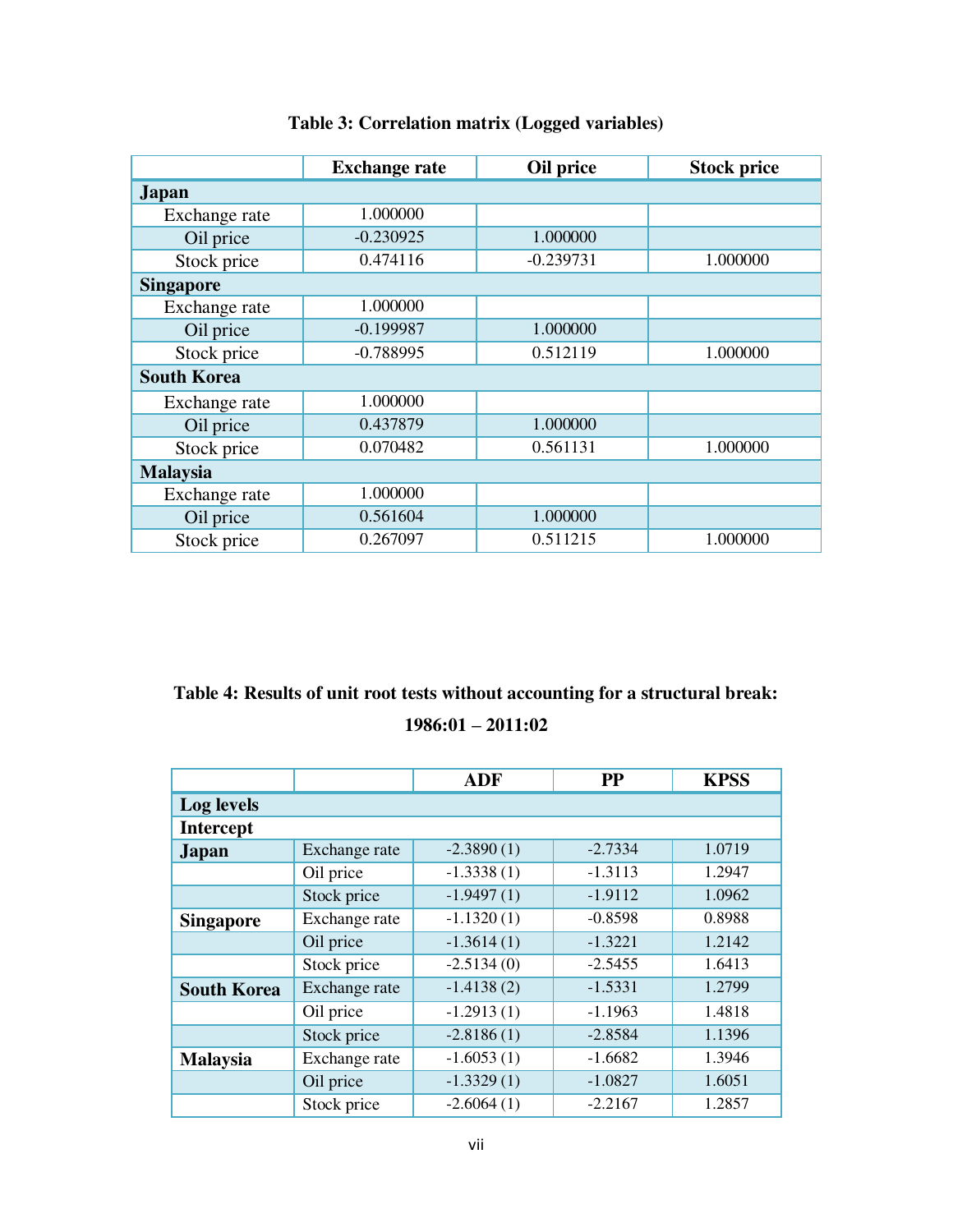| <b>Intercept and trend</b> |               |               |            |        |  |  |  |  |  |  |
|----------------------------|---------------|---------------|------------|--------|--|--|--|--|--|--|
| Japan                      | Exchange rate | $-3.0550(1)$  | $-3.1970$  | 0.1666 |  |  |  |  |  |  |
|                            | Oil price     | $-2.5320(1)$  | $-2.9407$  | 0.4031 |  |  |  |  |  |  |
|                            | Stock price   | $-3.5233(1)$  | $-3.4635$  | 0.0729 |  |  |  |  |  |  |
| <b>Singapore</b>           | Exchange rate | $-1.5169(1)$  | $-1.2738$  | 0.2622 |  |  |  |  |  |  |
|                            | Oil price     | $-2.3094(1)$  | $-2.5312$  | 0.4166 |  |  |  |  |  |  |
|                            | Stock price   | $-3.6956(1)$  | $-3.7008$  | 0.1509 |  |  |  |  |  |  |
| <b>South Korea</b>         | Exchange rate | $-2.2429(2)$  | $-2.3560$  | 0.1976 |  |  |  |  |  |  |
|                            | Oil price     | $-2.9101(1)$  | $-3.3418$  | 0.4422 |  |  |  |  |  |  |
|                            | Stock price   | $-3.3010(1)$  | $-3.2556$  | 0.1827 |  |  |  |  |  |  |
| <b>Malaysia</b>            | Exchange rate | $-1.3038(1)$  | $-1.3657$  | 0.2328 |  |  |  |  |  |  |
|                            | Oil price     | $-2.7643(1)$  | $-2.9874$  | 0.3743 |  |  |  |  |  |  |
|                            | Stock price   | $-3.2609(1)$  | $-2.7252$  | 0.2351 |  |  |  |  |  |  |
| <b>First differences</b>   |               |               |            |        |  |  |  |  |  |  |
| Intercept                  |               |               |            |        |  |  |  |  |  |  |
| <b>Japan</b>               | Exchange rate | $-13.0844(0)$ | $-12.7827$ | 0.1551 |  |  |  |  |  |  |
|                            | Oil price     | $-14.1236(0)$ | $-13.9954$ | 0.1893 |  |  |  |  |  |  |
|                            | Stock price   | $-12.4855(0)$ | $-12.5550$ | 0.1488 |  |  |  |  |  |  |
| <b>Singapore</b>           | Exchange rate | $-12.6167(1)$ | $-12.3729$ | 0.2176 |  |  |  |  |  |  |
|                            | Oil price     | $-14.7021(0)$ | $-14.5992$ | 0.1517 |  |  |  |  |  |  |
|                            | Stock price   | $-15.5465(0)$ | $-15.5825$ | 0.0798 |  |  |  |  |  |  |
| <b>South Korea</b>         | Exchange rate | $-12.3838(1)$ | $-9.7824$  | 0.0704 |  |  |  |  |  |  |
|                            | Oil price     | $-14.5338(0)$ | $-14.4442$ | 0.2122 |  |  |  |  |  |  |
|                            | Stock price   | $-12.1508(0)$ | $-12.2017$ | 0.1508 |  |  |  |  |  |  |
| <b>Malaysia</b>            | Exchange rate | $-13.2072(0)$ | $-13.2873$ | 0.1705 |  |  |  |  |  |  |
|                            | Oil price     | $-14.3560(0)$ | $-14.2111$ | 0.1036 |  |  |  |  |  |  |
|                            | Stock price   | $-11.4963(0)$ | $-11.0907$ | 0.0926 |  |  |  |  |  |  |
| <b>Intercept and trend</b> |               |               |            |        |  |  |  |  |  |  |
| <b>Japan</b>               | Exchange rate | $-13.0618(0)$ | $-12.7564$ | 0.1272 |  |  |  |  |  |  |
|                            | Oil price     | $-14.1206(0)$ | $-13.9852$ | 0.0349 |  |  |  |  |  |  |
|                            | Stock price   | $-12.5169(0)$ | $-12.5802$ | 0.0800 |  |  |  |  |  |  |
| <b>Singapore</b>           | Exchange rate | $-12.5957(0)$ | $-12.3508$ | 0.2197 |  |  |  |  |  |  |
|                            | Oil price     | $-14.6931(0)$ | $-14.5853$ | 0.0314 |  |  |  |  |  |  |
|                            | Stock price   | $-15.5439(0)$ | $-15.5774$ | 0.0406 |  |  |  |  |  |  |
| <b>South Korea</b>         | Exchange rate | $-12.3661(1)$ | $-9.7641$  | 0.0703 |  |  |  |  |  |  |
|                            | Oil price     | $-14.5451(0)$ | $-14.4936$ | 0.0257 |  |  |  |  |  |  |
|                            | Stock price   | $-12.1548(0)$ | $-12.2075$ | 0.1270 |  |  |  |  |  |  |
| <b>Malaysia</b>            | Exchange rate | $-13.2425(0)$ | $-13.3167$ | 0.0852 |  |  |  |  |  |  |
|                            | Oil price     | $-14.3330(0)$ | $-14.1813$ | 0.0275 |  |  |  |  |  |  |
|                            | Stock price   | $-11.4985(0)$ | $-11.0732$ | 0.0613 |  |  |  |  |  |  |

Note: Lag lengths are in parentheses. Without trend, critical values for ADF, PP and KPSS tests are respectively: at  $1\% = -3.45$ ,  $-3.45$ , and  $0.74$ ; at  $5\% = -2.87$ ,  $-2.87$ , and  $0.46$ ; at  $10\% = -2.57$ ,  $-$ 2.5, and 0.35. With trend, critical values for ADF, PP, and KPSS tests are respectively: at 1% = - 3.99, -3.99, and 0.22; at 5% = -3.42, -3.43, and 0.15; at 10% = -3.14, -3.14, and 0.12.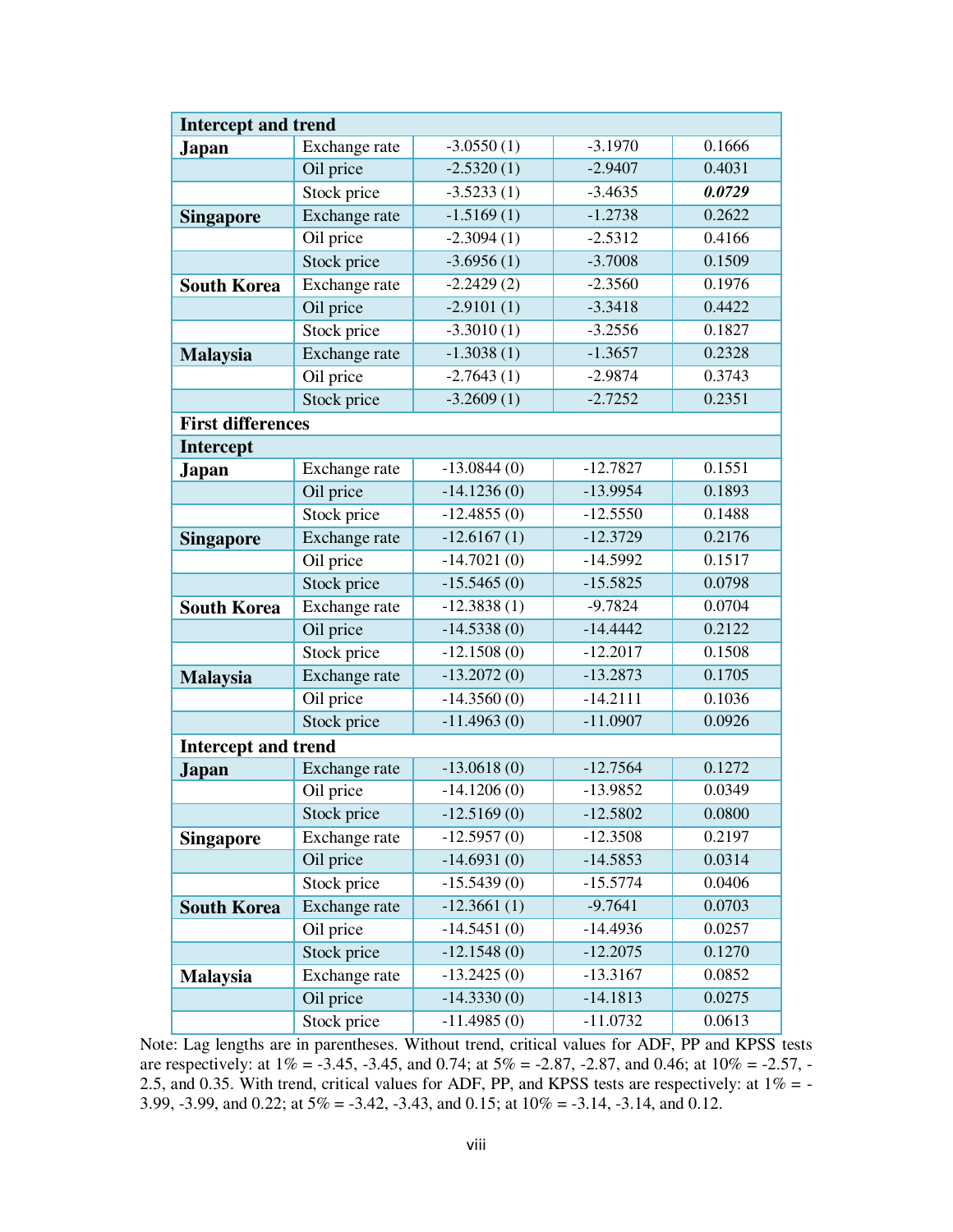| Lag          | Japan       |             | <b>Singapore</b> |             | <b>South Korea</b> |             | <b>Malaysia</b> |             |
|--------------|-------------|-------------|------------------|-------------|--------------------|-------------|-----------------|-------------|
| intervals    | <b>AIC</b>  | <b>SC</b>   | <b>AIC</b>       | <b>SC</b>   | AIC                | <b>SC</b>   | <b>AIC</b>      | <b>SC</b>   |
|              | -9.850384   | $-9.700034$ | $-10.67316$      | $-10.52281$ | $-8.960122$        | $-8.809771$ | $-10.06278$     | $-9.912428$ |
| $\mathbf{2}$ | $-10.06108$ | -9.797968   | $-10.81374$      | $-10.55063$ | $-9.511568$        | $-9.248455$ | $-10.31837$     | $-10.05525$ |
| 3            | $-10.02388$ | $-9.648002$ | $-10.81854$      | $-10.44266$ | $-9.581098$        | $-9.205222$ | $-10.31486$     | -9.938989   |
| 4            | -9.986082   | $-9.497444$ | $-10.79334$      | $-10.30470$ | $-9.582411$        | $-9.093773$ | $-10.29208$     | $-9.803441$ |
|              | $-9.975286$ | -9.373885   | $-10.76861$      | $-10.16720$ | $-9.540602$        | $-8.939201$ | $-10.29044$     | $-9.689044$ |
| 6            | $-9.954610$ | $-9.240446$ | $-10.75713$      | $-10.04296$ | $-9.566026$        | $-8.851863$ | $-10.25401$     | $-9.539845$ |
| 7            | $-9.928193$ | $-9.101267$ | $-10.72604$      | -9.899114   | -9.578429          | $-8.751503$ | $-10.23017$     | $-9.403248$ |
| 8            | -9.896930   | $-8.957241$ | $-10.71420$      | $-9.774510$ | $-9.548352$        | $-8.608663$ | $-10.30000$     | $-9.360311$ |

**Table 5: AIC and SC statistics from VAR (1) to VAR (8)** 

Note: Figures in bold denote optimal lag lengths selected by the respective criterion.

### **Table 6: Johansen-Juselius multivariate cointegration test results**

| r                         | $n-r$                          | $\lambda_{max}$                                                                     | 95%      | <b>Tr</b> | 95%      |  |  |  |  |  |  |  |
|---------------------------|--------------------------------|-------------------------------------------------------------------------------------|----------|-----------|----------|--|--|--|--|--|--|--|
|                           |                                | Assumption 1: the level data have linear deterministic trends but the cointegrating |          |           |          |  |  |  |  |  |  |  |
|                           | equations have only intercepts |                                                                                     |          |           |          |  |  |  |  |  |  |  |
| Japan (lags = $2$ )       |                                |                                                                                     |          |           |          |  |  |  |  |  |  |  |
| $r=0$                     | $r=1$                          | 13.92478                                                                            | 21.13162 | 20.62286  | 29.79707 |  |  |  |  |  |  |  |
| $r \leq 1$                | $r=2$                          | 6.683508                                                                            | 14.26460 | 6.698078  | 15.49471 |  |  |  |  |  |  |  |
| $r \leq 2$                | $r=3$                          | 0.014571                                                                            | 3.841466 | 0.014571  | 3.841466 |  |  |  |  |  |  |  |
| Singapore (lags = $3$ )   |                                |                                                                                     |          |           |          |  |  |  |  |  |  |  |
| $r=0$                     | $r=1$                          | 20.11724                                                                            | 21.13162 | 26.84784  | 29.79707 |  |  |  |  |  |  |  |
| $r \leq 1$                | $r=2$                          | 4.065149                                                                            | 14.26460 | 6.730607  | 15.49471 |  |  |  |  |  |  |  |
| $r \leq 2$                | $r=3$                          | 2.665458                                                                            | 3.841466 | 2.665458  | 3.841466 |  |  |  |  |  |  |  |
| South Korea (lags = $4$ ) |                                |                                                                                     |          |           |          |  |  |  |  |  |  |  |
| $r=0$                     | $r=1$                          | 17.20593                                                                            | 21.13162 | 22.84914  | 29.79707 |  |  |  |  |  |  |  |
| $r \leq 1$                | $r=2$                          | 5.118030                                                                            | 14.26460 | 5.643205  | 15.49471 |  |  |  |  |  |  |  |
| $r \leq 2$                | 0.525175<br>3.841466<br>$r=3$  |                                                                                     | 0.525175 | 3.841466  |          |  |  |  |  |  |  |  |
| Malaysia (lags = $2$ )    |                                |                                                                                     |          |           |          |  |  |  |  |  |  |  |
| $r=0$                     | $r=1$                          | 9.859682                                                                            | 21.13162 | 19.75807  | 29.79707 |  |  |  |  |  |  |  |
| $r \leq 1$                | $r=2$                          | 6.809314                                                                            | 14.26460 | 9.898388  | 15.49471 |  |  |  |  |  |  |  |
| $r \leq 2$                | $r=3$                          | 3.089074                                                                            | 3.841466 | 3.089074  | 3.841466 |  |  |  |  |  |  |  |
|                           |                                | Assumption 2: The level data and the cointegrating equations have linear trends     |          |           |          |  |  |  |  |  |  |  |
| Japan (lags $= 2$ )       |                                |                                                                                     |          |           |          |  |  |  |  |  |  |  |
| $r=0$                     | $r=1$                          | 19.39539                                                                            | 25.82321 | 33.94797  | 42.91525 |  |  |  |  |  |  |  |
| $r \leq 1$                | $r=2$                          | 8.669254                                                                            | 19.38704 | 14.55257  | 25.87211 |  |  |  |  |  |  |  |
| $r \leq 2$                | $r=3$                          | 5.883321                                                                            | 12.51798 | 5.883321  | 12.51798 |  |  |  |  |  |  |  |
| Singapore (lags = $3$ )   |                                |                                                                                     |          |           |          |  |  |  |  |  |  |  |
| $r=0^*$                   | $r=1$                          | 23.26548                                                                            | 25.82321 | 40.32356  | 42.91525 |  |  |  |  |  |  |  |
| $r\leq 1$                 | $r=2$                          | 14.06011                                                                            | 19.38704 | 17.05808  | 25.87211 |  |  |  |  |  |  |  |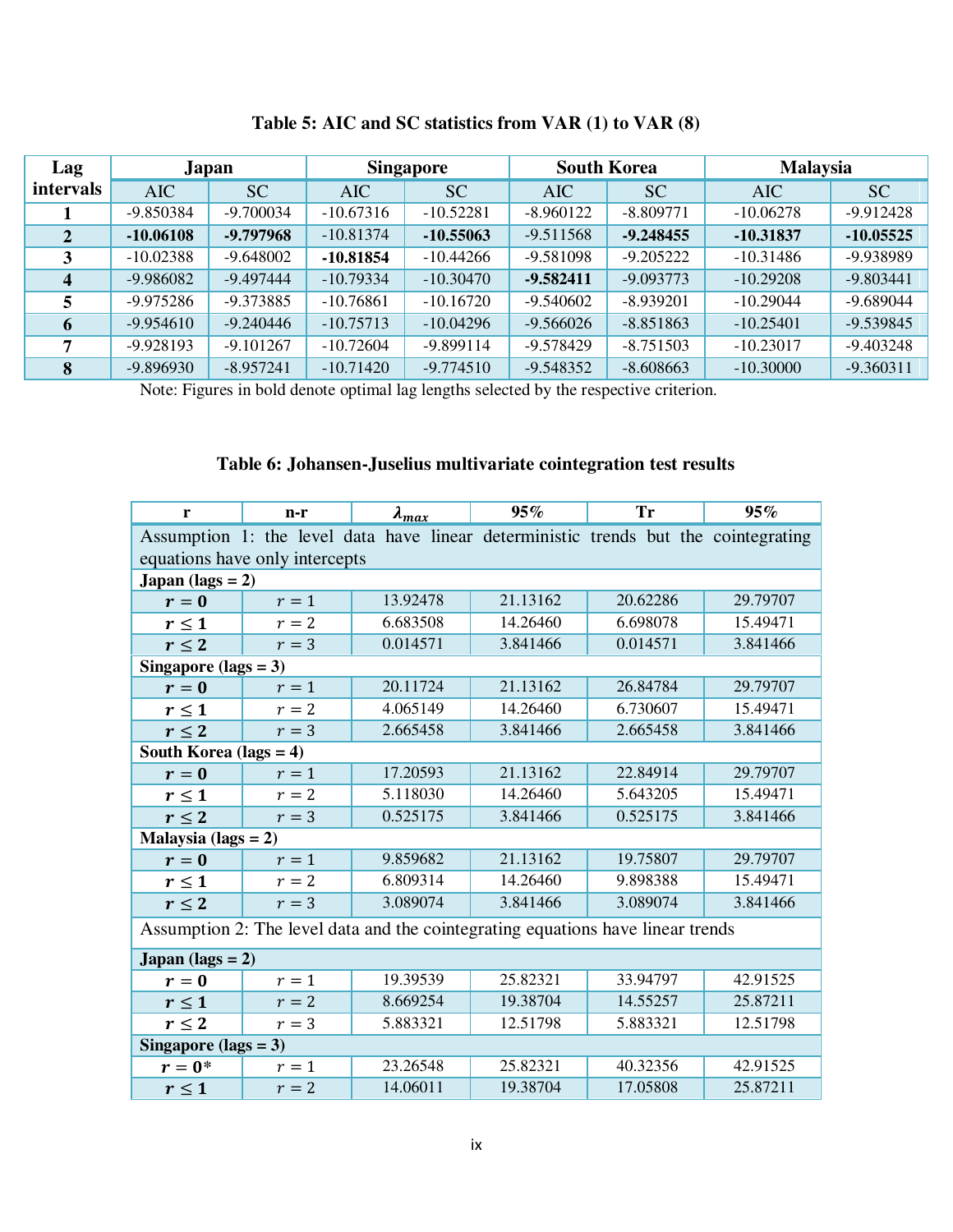| $r \leq 2$             | $r=3$                     | 2.997973  | 12.51798 | 2.997973 | 12.51798 |  |  |  |  |  |  |  |  |
|------------------------|---------------------------|-----------|----------|----------|----------|--|--|--|--|--|--|--|--|
|                        | South Korea (lags $= 4$ ) |           |          |          |          |  |  |  |  |  |  |  |  |
| $r=0$                  | $r=1$                     | 22.19637  | 25.82321 | 39.65089 | 42.91525 |  |  |  |  |  |  |  |  |
| r<1                    | $r=2$                     | 12.40190  | 19.38704 | 17.45452 | 25.87211 |  |  |  |  |  |  |  |  |
| $r \leq 2$             | $r=3$                     | 5.052622  | 12.51798 | 5.052622 | 12.51798 |  |  |  |  |  |  |  |  |
| Malaysia (lags $= 2$ ) |                           |           |          |          |          |  |  |  |  |  |  |  |  |
| $r=0$                  | $r=1$                     | 27.23742* | 25.82321 | 37.73048 | 42.91525 |  |  |  |  |  |  |  |  |
| $r \leq 1$             | 7.356998<br>$r=2$         |           | 19.38704 | 10.49307 | 25.87211 |  |  |  |  |  |  |  |  |
| $r \leq 2$             | $r=3$                     | 3.136071  | 12.51798 | 3.136071 | 12.51798 |  |  |  |  |  |  |  |  |

Note: r = number of cointegrating vectors, n-r = number of common trends,  $\lambda_{max}$  = maximum eigenvalue statistic, Tr = trace statistic. \* denote rejection of the hypothesis at the 0.05

| <b>Excluded</b>    |               | <b>Dependent variables</b> |             |         |
|--------------------|---------------|----------------------------|-------------|---------|
| variables          | Exchange rate | Oil price                  | Stock price | BXO*    |
| <b>Japan</b>       |               |                            |             |         |
| Exchange rate      |               | 0.197                      | 0.311       | 2.585   |
|                    |               | (0.906)                    | (0.856)     | (0.630) |
| Oil price          | 0.903         |                            | 1.434       | 11.469  |
|                    | (0.637)       |                            | (0.488)     | (0.022) |
| Stock price        | 1.651         | 11.326                     |             | 1.500   |
|                    | (0.438)       | (0.004)                    |             | (0.022) |
| <b>Singapore</b>   |               |                            |             |         |
| Exchange rate      |               | 9.849                      | 1.574       | 7.382   |
|                    |               | (0.020)                    | (0.665)     | (0.287) |
| Oil price          | 7.019         |                            | 3.054       | 27.052  |
|                    | (0.071)       |                            | (0.383)     | (0.000) |
| Stock price        | 0.586         | 17.829                     |             | 4.494   |
|                    | (0.900)       | (0.001)                    |             | (0.610) |
| <b>South Korea</b> |               |                            |             |         |
| Exchange rate      |               | 7.839                      | 15.845      | 15.944  |
|                    |               | (0.098)                    | (0.003)     | (0.043) |
| Oil price          | 3.378         |                            | 7.025       | 11.944  |
|                    | (0.497)       |                            | (0.135)     | (0.154) |
| Stock price        | 11.877        | 0.756                      |             | 23.917  |
|                    | (0.018)       | (0.944)                    |             | (0.002) |
| <b>Malaysia</b>    |               |                            |             |         |
| Exchange rate      |               | 0.514                      | 0.522       | 5.107   |
|                    |               | (0.774)                    | (0.770)     | (0.277) |
| Oil price          | 0.518         |                            | 1.244       | 2.336   |
|                    | (0.772)       |                            | (0.537)     | (0.674) |
| Stock price        | 4.361         | 1.063                      |             | 1.682   |
|                    | (0.113)       | (0.588)                    |             | (0.794) |

### **Table 7: Granger Causality Test**

\*Note: Granger Causality test and Block Exogeneity (BXO) Wald tests are performed on the first differences of logged variables. Both the chi-sq and (probability in parenthesis) are reported.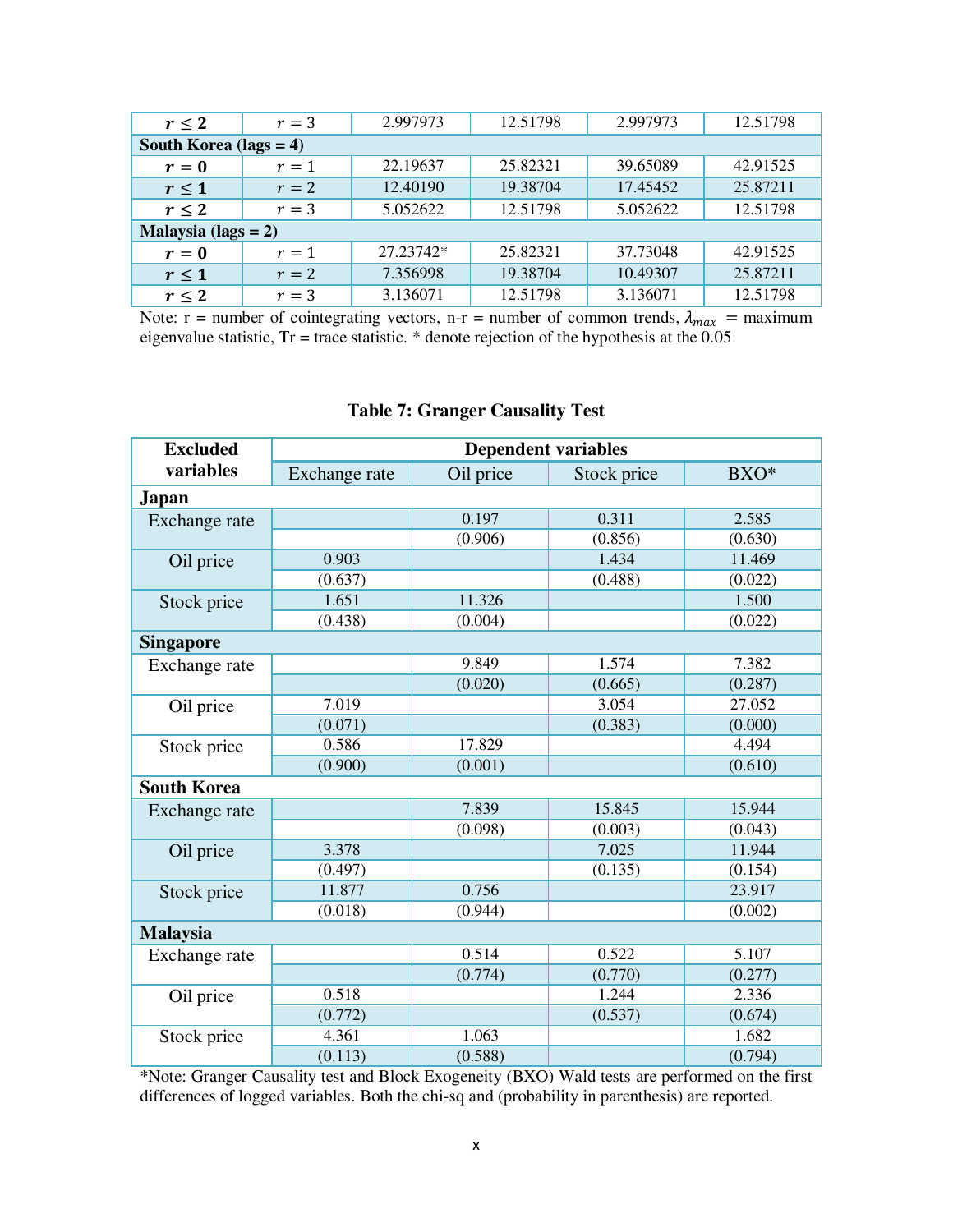| <b>Null Hypothesis</b>                           | <b>Observations</b> | <b>F-Statistic</b> | Probability | Decision* |
|--------------------------------------------------|---------------------|--------------------|-------------|-----------|
| Japan (lags $= 2$ )                              |                     |                    |             |           |
| Oil price does not Granger Cause Exchange rate   | 299                 | 0.46742            | 0.62708     | Accepted  |
| Exchange rate does not Granger Cause Oil price   | 299                 | 0.06928            | 0.93308     | Accepted  |
| Stock price does not Granger Cause Exchange rate | 299                 | 0.84417            | 0.43095     | Accepted  |
| Exchange rate does not Granger Cause Stock price | 299                 | 0.03310            | 0.96744     | Accepted  |
| Stock price does not Granger Cause Oil price     | 299                 | 5.67083            | 0.00383     | Rejected  |
| Oil price does not Granger Cause Stock price     | 299                 | 0.59761            | 0.55079     | Accepted  |
| Singapore (lags = $3$ )                          |                     |                    |             |           |
| Oil price does not Granger Cause Exchange rate   | 298                 | 2.28412            | 0.07909     | Rejected  |
| Exchange rate does not Granger Cause Oil price   | 298                 | 2.92513            | 0.03416     | Rejected  |
| Stock price does not Granger Cause Exchange rate | 298                 | 0.11922            | 0.94876     | Accepted  |
| Exchange rate does not Granger Cause Stock price | 298                 | 0.48000            | 0.69644     | Accepted  |
| Stock price does not Granger Cause Oil price     | 298                 | 5.60253            | 0.00095     | Rejected  |
| Oil price does not Granger Cause Stock price     | 298                 | 0.97800            | 0.40344     | Accepted  |
| South Korea (lags $= 4$ )                        |                     |                    |             |           |
| Oil price does not Granger Cause Exchange rate   | 297                 | 0.98952            | 0.41354     | Accepted  |
| Exchange rate does not Granger Cause Oil price   | 297                 | 2.82879            | 0.02507     | Rejected  |
| Stock price does not Granger Cause Exchange rate | 297                 | 3.14810            | 0.01482     | Rejected  |
| Exchange rate does not Granger Cause Stock price | 297                 | 4.17898            | 0.00264     | Rejected  |
| Stock price does not Granger Cause Oil price     | 297                 | 1.01292            | 0.40097     | Accepted  |
| Oil price does not Granger Cause Stock price     | 297                 | 1.93822            | 0.10416     | Accepted  |

# **Table 8: Pairwise Granger Causality Tests** – Sample: 1986:01-2011:02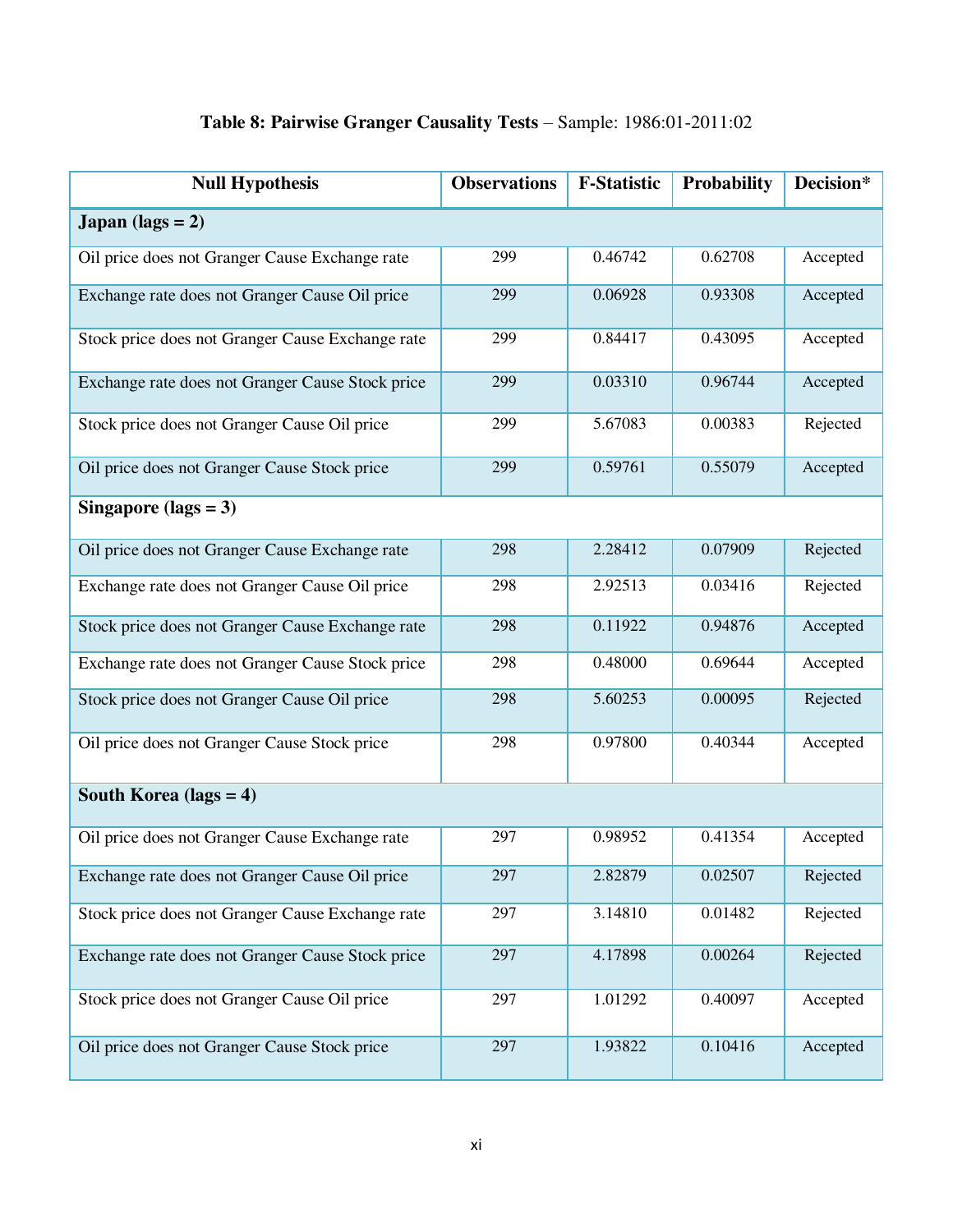| Malaysia (lags $= 2$ )                           |     |         |         |          |
|--------------------------------------------------|-----|---------|---------|----------|
| Oil price does not Granger Cause Exchange rate   | 299 | 0.37009 | 0.69099 | Accepted |
| Exchange rate does not Granger Cause Oil price   | 299 | 0.63821 | 0.52897 | Accepted |
| Stock price does not Granger Cause Exchange rate | 299 | 2.30606 | 0.10145 | Accepted |
| Exchange rate does not Granger Cause Stock price | 299 | 0.21940 | 0.80313 | Accepted |
| Stock price does not Granger Cause Oil price     | 299 | 0.91558 | 0.40142 | Accepted |
| Oil price does not Granger Cause Stock price     | 299 | 0.58261 | 0.55908 | Accepted |

Note: Pairwise Granger Causality tests are performed on the first differences of logged variables. \*Decisions are made at 10% significance level.

### **Table 9: Generalized Impulse Responses**

| <b>Months</b><br>Japan<br>after |                                                |             |             | <b>Singapore</b> |             |                                              | <b>South Korea</b> |             |             | <b>Malaysia</b> |             |             |             |
|---------------------------------|------------------------------------------------|-------------|-------------|------------------|-------------|----------------------------------------------|--------------------|-------------|-------------|-----------------|-------------|-------------|-------------|
| shock                           |                                                | <b>DLEX</b> | <b>DLOP</b> | <b>DLSP</b>      | <b>DLEX</b> | <b>DLOP</b>                                  | <b>DLSP</b>        | <b>DLEX</b> | <b>DLOP</b> | <b>DLSP</b>     | <b>DLEX</b> | <b>DLOP</b> | <b>DLSP</b> |
|                                 | Response of stock prices to innovations in     |             |             |                  |             |                                              |                    |             |             |                 |             |             |             |
| $\mathbf{1}$                    | 0.002                                          |             | 0.006       | 0.048            | $-0.024$    | 0.001                                        | 0.076              | $-0.026$    | 0.000       | 0.066           | $-0.021$    | $-0.003$    | 0.060       |
| $\boldsymbol{2}$                | 0.001                                          |             | $-0.001$    | 0.015            | 0.002       | 0.004                                        | 0.008              | $-0.000$    | $-0.000$    | 0.023           | $-0.008$    | 0.001       | 0.025       |
| $\overline{\mathbf{3}}$         | 0.001                                          |             | $-0.000$    | 0.004            | $-0.001$    | 0.005                                        | 0.009              | 0.009       | $-0.002$    | 0.004           | $-0.003$    | 0.003       | 0.005       |
| 4                               | 0.000                                          |             | $-5.59E-05$ | 0.001            | 0.004       | $-0.004$                                     | $-0.007$           | 0.001       | 0.004       | 0.001           | $-0.002$    | 0.002       | 0.000       |
| 5                               | 0.000                                          |             | 1.60E-05    | 0.000            | 0.001       | $-0.002$                                     | 0.000              | $-0.009$    | $-0.007$    | 0.003           | $-0.001$    | 0.001       | 0.000       |
|                                 | Response of crude oil prices to innovations in |             |             |                  |             |                                              |                    |             |             |                 |             |             |             |
| $\mathbf{1}$                    | 0.022                                          |             | 0.079       | 0.010            | 0.001       | 0.074                                        | 0.001              | 0.019       | 0.078       | 0.000           | 0.012       | 0.078       | $-0.004$    |
| $\boldsymbol{2}$                | 0.006                                          |             | 0.015       | 0.012            | $-0.013$    | 0.010                                        | 0.002              | 0.005       | 0.013       | $-0.001$        | 0.002       | 0.015       | 0.001       |
| 3                               | 0.001                                          |             | 0.006       | 0.014            | $-0.005$    | 0.002                                        | 0.012              | $-0.009$    | 0.000       | 0.004           | $-0.004$    | 0.002       | 0.006       |
| 4                               | 0.000                                          |             | 0.001       | 0.006            | $-0.003$    | 1.56E-05                                     | 0.014              | $-0.011$    | $-0.001$    | 0.004           | $-0.002$    | 0.000       | 0.003       |
| 5                               | 0.000                                          |             | 0.000       | 0.002            | $-0.000$    | 0.003                                        | 0.005              | $-0.004$    | $-0.002$    | 0.006           | $-0.001$    | 0.000       | 0.001       |
|                                 |                                                |             |             |                  |             | Response of exchange rates to innovations in |                    |             |             |                 |             |             |             |
| 1                               |                                                | 0.026       | 0.007       | 0.001            | 0.012       | 0.000                                        | $-0.004$           | 0.026       | 0.006       | $-0.010$        | 0.019       | 0.003       | $-0.007$    |
| 2                               |                                                | 0.008       | 0.001       | 0.000            | 0.004       | $-0.001$                                     | $-0.001$           | 0.017       | 0.004       | $-0.009$        | 0.005       | 0.000       | $-0.002$    |
| 3                               |                                                | 0.002       | 0.001       | 0.002            | $-4.49E-05$ | $-0.001$                                     | 0.000              | 0.000       | 0.000       | $-0.004$        | 0.000       | $-0.000$    | $-0.002$    |
| 4                               |                                                | 0.000       | 0.000       | 0.001            | $-0.000$    | $-0.001$                                     | 0.000              | $-0.004$    | $-0.003$    | $-0.004$        | 2.41E-05    | $-0.000$    | $-0.001$    |
| 5                               |                                                | 7.49E-05    | 0.000       | 0.001            | 0.000       | $-0.000$                                     | $-0.000$           | $-0.001$    | $-0.000$    | $-0.003$        | 0.000       | $-0.000$    | $-0.000$    |

Note: D and L are first difference and natural log operators, respectively. EX stands for exchange rate, OP stands for oil price, and SP stands for stock price.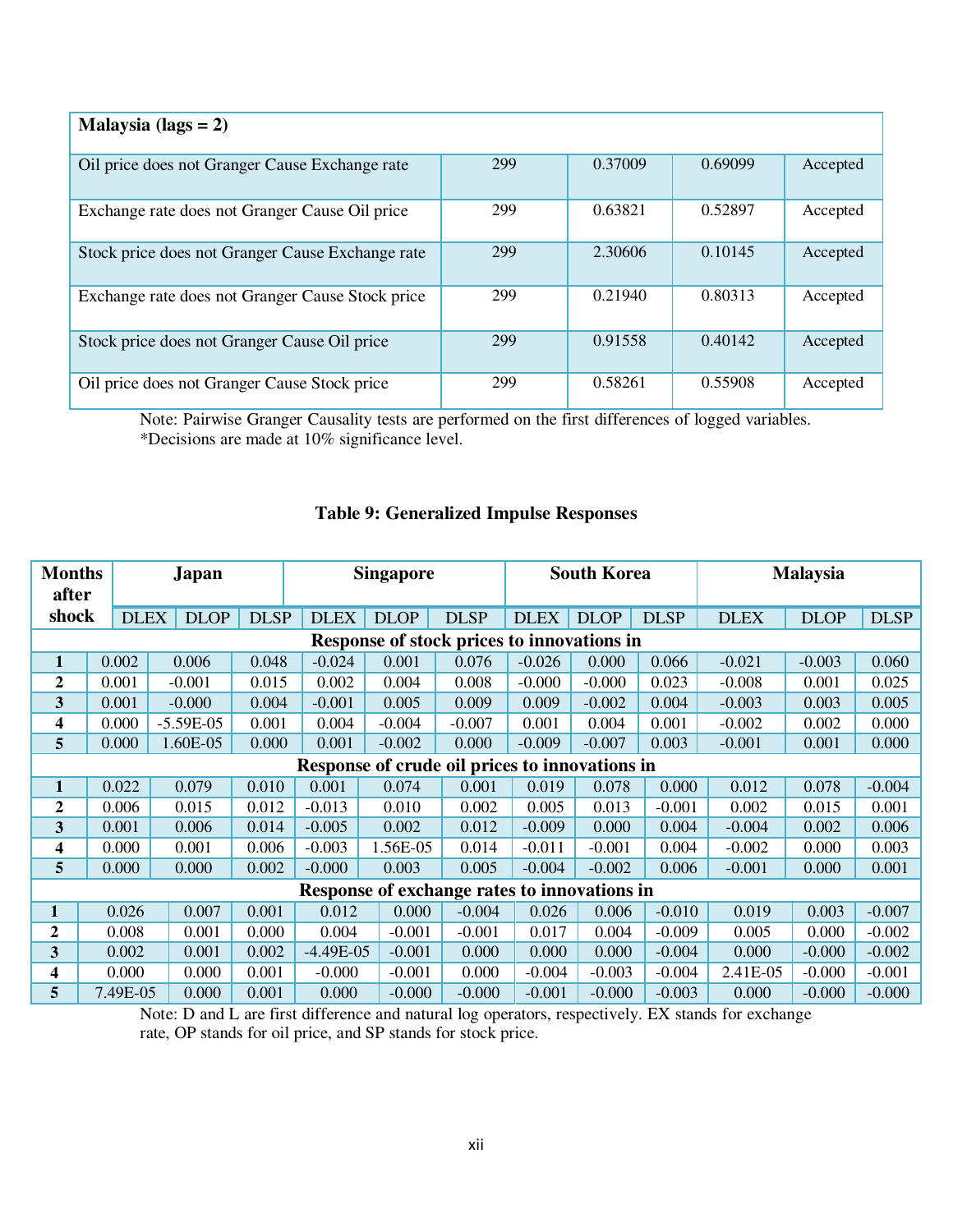| <b>Months ahead</b>     | <b>Exchange rate</b> | Oil price | <b>Stock price</b> |
|-------------------------|----------------------|-----------|--------------------|
| <b>Japan</b>            |                      |           |                    |
| $\bf{0}$                | .0013906             | .017055   | 1.00000            |
| $\mathbf{1}$            | .0017513             | .015924   | .99554             |
| $\overline{2}$          | .0020358             | .015793   | .99503             |
| $\overline{\mathbf{3}}$ | .0021027             | .015785   | .99494             |
| $\overline{\mathbf{4}}$ | .0021119             | .015785   | .99493             |
| 5                       | .0021128             | .015785   | .99493             |
| <b>Singapore</b>        |                      |           |                    |
| $\bf{0}$                | .099670              | .3853E-3  | 1.0000             |
| 1                       | .098654              | .0031678  | .99372             |
| $\overline{2}$          | .097105              | .0066600  | .98989             |
| $\overline{\mathbf{3}}$ | .098578              | .0094146  | .98667             |
| $\overline{\mathbf{4}}$ | .098705              | .0099431  | .98581             |
| 5                       | .098742              | .010340   | .98540             |
| <b>South Korea</b>      |                      |           |                    |
| $\bf{0}$                | .15171               | .1955E-4  | 1.0000             |
| $\mathbf{1}$            | .13291               | .2158E-4  | .98070             |
| $\overline{2}$          | .14476               | .9739E-3  | .94939             |
| $\overline{\mathbf{3}}$ | .14458               | .0047529  | .94569             |
| $\overline{\mathbf{4}}$ | .15625               | .014952   | .92780             |
| $\overline{5}$          | .16337               | .019738   | .91794             |
| <b>Malaysia</b>         |                      |           |                    |
| $\boldsymbol{0}$        | .12485               | .0027454  | 1.0000             |
| 1                       | .12123               | .0028632  | .99812             |
| $\overline{2}$          | .12269               | .0051060  | .99437             |
| $\overline{\mathbf{3}}$ | .12306               | .0056906  | .99308             |
| $\overline{4}$          | .12312               | .0057480  | .99293             |
| 5                       | .12312               | .0057511  | .99292             |

**Table 10: Generalized forecast error variance decomposition of real stock returns** 

Note: Generalized forecast error variance decompositions are performed on the first differences of logged variables.

### **Figure 1: Generalized impulse response of DLEX, DLOP and DLSP to 1 standard deviation innovations**

Note: D and L are first difference and natural log operators, respectively. EX stands for exchange rate, OP stands for oil price, and SP stands for stock price.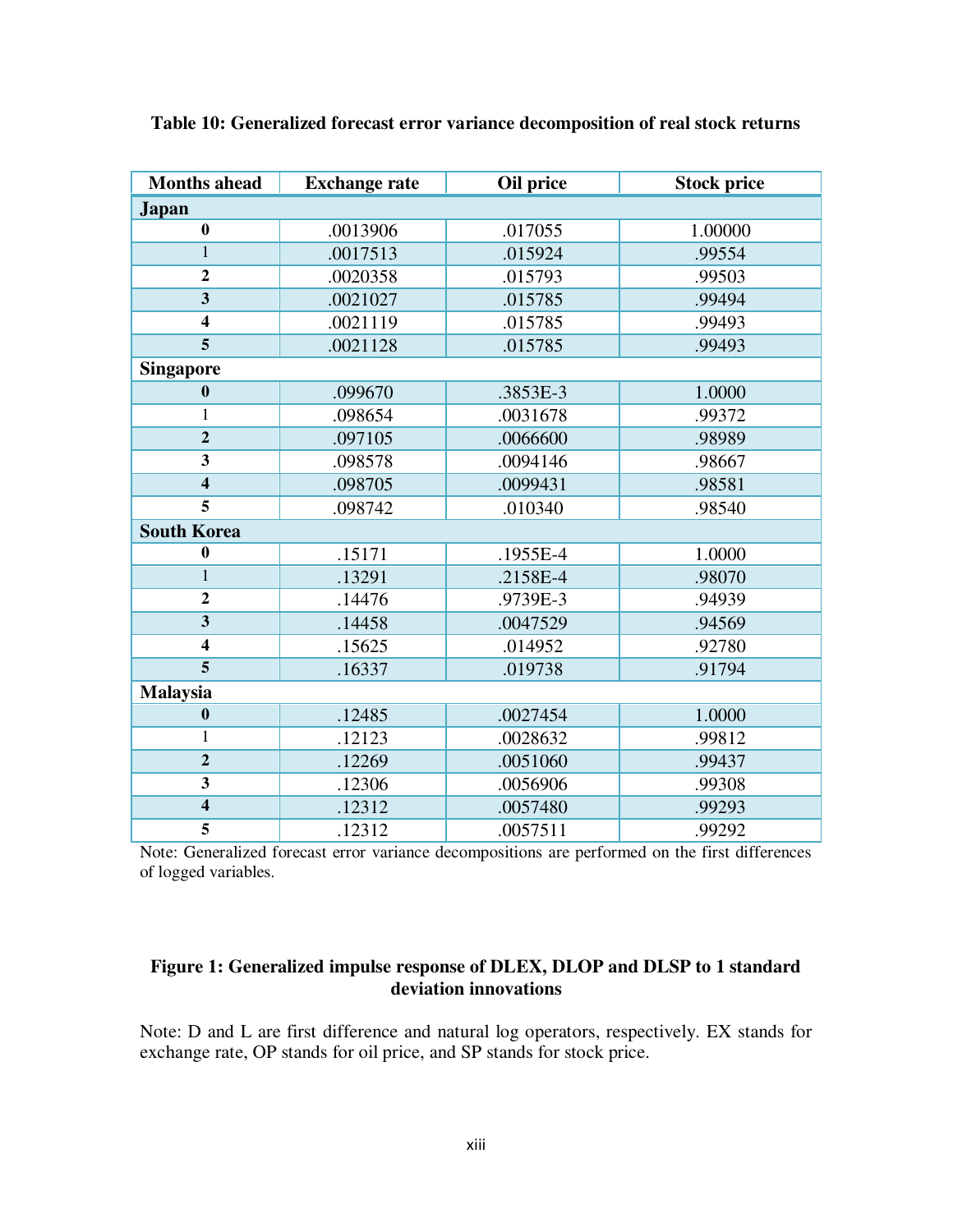### **Figure 1a: Japan case**



xiv